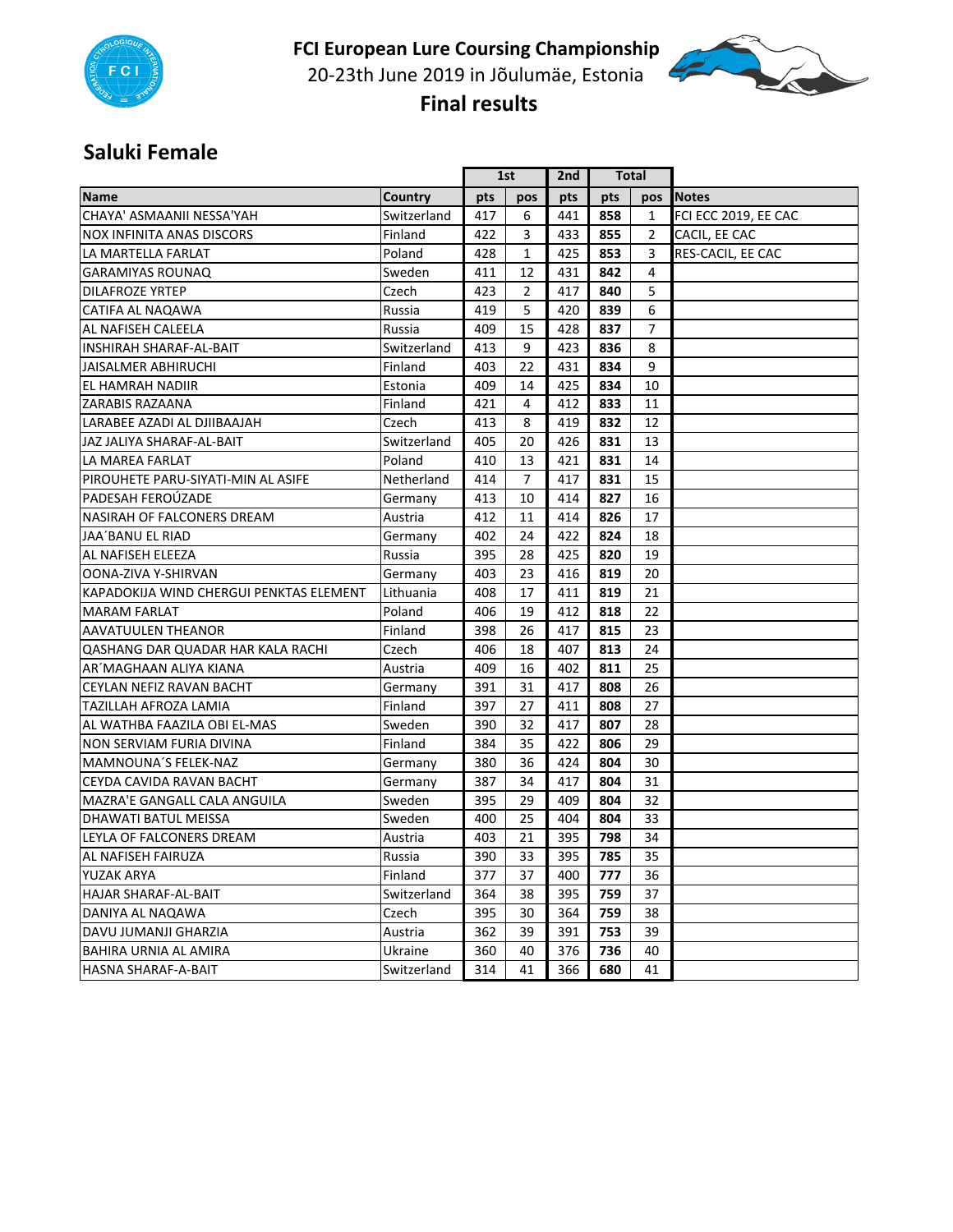

**FCI European Lure Coursing Championship**  20‐23th June 2019 in Jõulumäe, Estonia  **Final results** 



#### **Saluki Male**

|                                  |             |     | 1st            |     | <b>Total</b><br>2 <sub>nd</sub> |                |                             |
|----------------------------------|-------------|-----|----------------|-----|---------------------------------|----------------|-----------------------------|
| <b>Name</b>                      | Country     | pts | pos            | pts | pts                             | pos            | <b>Notes</b>                |
| SHAMALI KAHAR AL DIRW IBN JAMAL  | Sweden      | 420 | 3              | 436 | 856                             | $\mathbf{1}$   | FCI ECC 2019, CACIL, EE CAC |
| AL-YASAMIN MUFASA                | Finland     | 420 | 4              | 433 | 853                             | 2              | <b>RES-CACIL</b>            |
| <b>HAKAN N'AGZIR</b>             | Germany     | 421 | $\overline{2}$ | 421 | 842                             | 3              | EE CAC                      |
| AL WATHBA FAHYIM KENZON SARII    | Finland     | 412 | 9              | 428 | 840                             | 4              | EE CAC                      |
| PHASKAHDIN INSA MIN-AL-ASIFE     | Netherland  | 419 | 5              | 421 | 840                             | 5              |                             |
| <b>JAISALMER ABAYOMI</b>         | Finland     | 416 | 6              | 423 | 839                             | 6              |                             |
| CADEEN CHASAR RAVAN BACHT        | Germany     | 404 | 15             | 434 | 838                             | $\overline{7}$ |                             |
| CHAYA' ASMAANII FLASH            | Switzerland | 404 | 16             | 432 | 836                             | 8              |                             |
| <b>ZARABIS QUADRE</b>            | Finland     | 409 | 12             | 424 | 833                             | 9              |                             |
| <b>AZULU SUEZ ALHAYA (FCI)</b>   | Poland      | 405 | 13             | 424 | 829                             | 10             |                             |
| <b>RED HAWK'S MABROUK DAYLAM</b> | Latvia      | 416 | $\overline{7}$ | 413 | 829                             | 11             |                             |
| MITHRANDIR MIN-AL-ASIFE          | Netherland  | 422 | $\mathbf{1}$   | 406 | 828                             | 12             |                             |
| <b>RED HAWK'S QAYYAM SHARIF</b>  | Latvia      | 403 | 18             | 423 | 826                             | 13             |                             |
| <b>SHARWASSIM DAHAK</b>          | Sweden      | 410 | 11             | 416 | 826                             | 14             |                             |
| <b>JANUUB SHARAF-AL-BAIT</b>     | Switzerland | 398 | 22             | 425 | 823                             | 15             |                             |
| <b>BADI ZAFAR RAAD KADIR</b>     | Ukraine     | 396 | 24             | 426 | 822                             | 16             |                             |
| <b>ALMIIDHI DARRAKH</b>          | Sweden      | 405 | 14             | 412 | 817                             | 17             |                             |
| AFIFA ATAYA                      | Sweden      | 393 | 27             | 421 | 814                             | 18             |                             |
| ABIR SERENGETI ALHAYA (FCI)      | Poland      | 415 | 8              | 398 | 813                             | 19             |                             |
| ZANDIRAH'S SILVER MOONLIGHT      | Sweden      | 403 | 17             | 405 | 808                             | 20             |                             |
| SHA'HAN NA'WAAZ AL ASMAANII      | Germany     | 391 | 28             | 412 | 803                             | 21             |                             |
| AAVATUULEN THENOMENOM            | Finland     | 397 | 23             | 403 | 800                             | 22             |                             |
| <b>BERIN VOM AHLABUB</b>         | Germany     | 402 | 19             | 397 | 799                             | 23             |                             |
| <b>DAHAQIN FAJARUDDIN</b>        | Sweden      | 395 | 25             | 403 | 798                             | 24             |                             |
| TIZPA MEHRZAD KAMYAB             | Switzerland | 401 | 20             | 396 | 797                             | 25             |                             |
| EZARIF V.D. BRUINBAND            | Netherland  | 393 | 26             | 403 | 796                             | 26             |                             |
| CHAMUEL CHALID RAVAN BACHT       | Germany     | 384 | 31             | 399 | 783                             | 27             |                             |
| TA'ZEEM EL'IJAHS AL ASMAANII     | Switzerland | 371 | 32             | 399 | 770                             | 28             |                             |
| DAWWAS AL NAQAWA28.08.2015.      | Latvia      | 399 | 21             | 371 | 770                             | 29             |                             |
| <b>CINNAMON ALIUZIJA</b>         | Lithuania   | 391 | 29             | 375 | 766                             | 30             |                             |
| Q'AHZAM TAB'I AL ASMAANII        | Switzerland | 391 | 30             | 370 | 761                             | 31             |                             |
| <b>QASHANI BASHIR AL-FARSI</b>   | Finland     | 307 | 33             | 420 | 727                             | 32             |                             |
| DOUBLETIME'S MATRIX REVOLUTIONS  | Switzerland | 265 | 34             | 360 | 625                             | 33             |                             |
| ILA IRANSCHAHR                   | Germany     | 410 | 10             | 0   | 410                             |                | <b>DISQ</b>                 |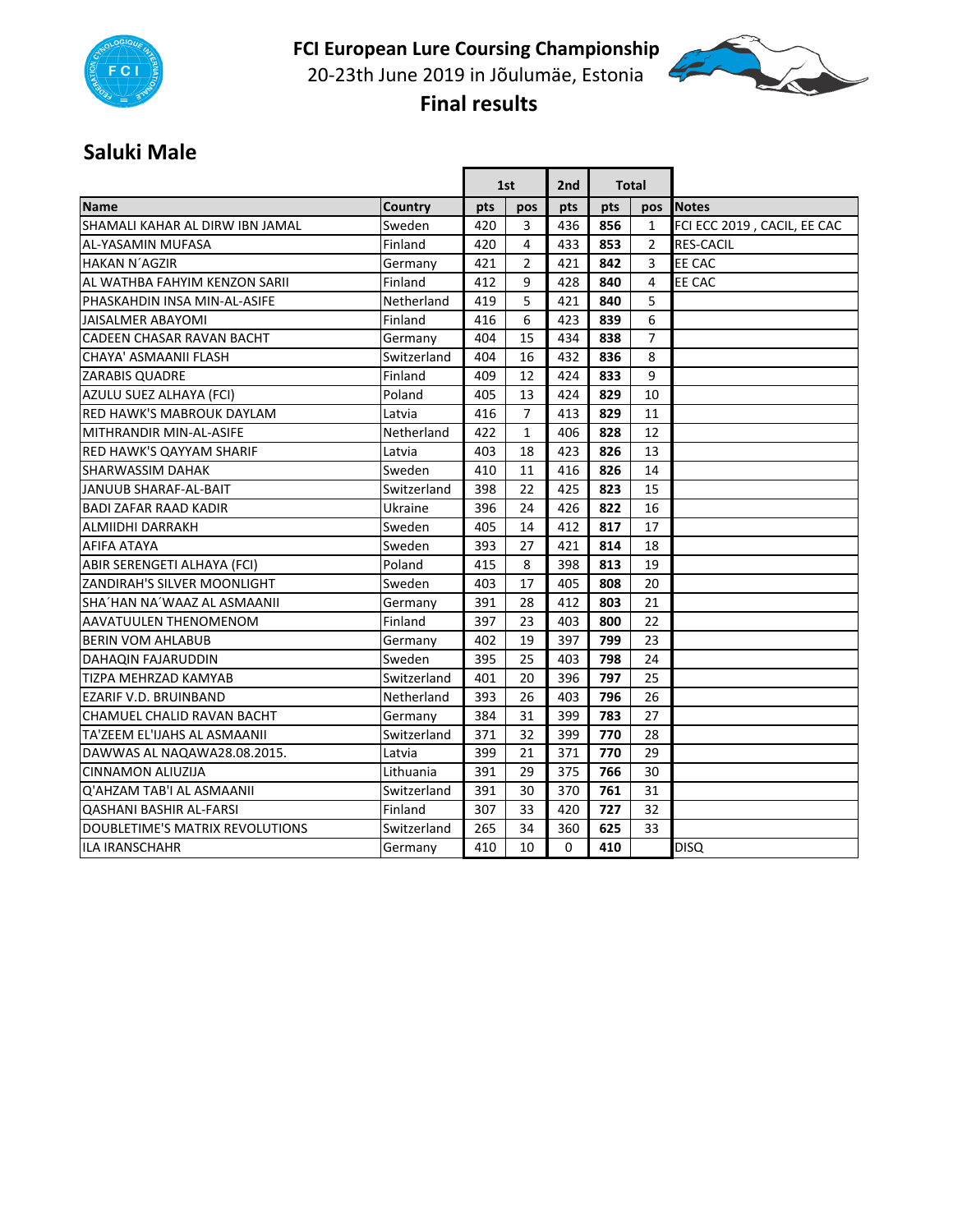

**FCI European Lure Coursing Championship**  20-23th June 2019 in Jõulumäe, Estonia  **Final results** 



#### **Azawakh Female**

|                                    |                | 1st |                | 2nd | <b>Total</b> |                |                             |
|------------------------------------|----------------|-----|----------------|-----|--------------|----------------|-----------------------------|
| Name                               | <b>Country</b> | pts | pos            | pts | pts          | <b>pos</b>     | <b>Notes</b>                |
| TOMBOUKTOU'S ONYOUMAH              | Finland        | 429 |                | 422 | 851          |                | FCI ECC 2019, CACIL, EE CAC |
| AMDA AT TIGIDIT                    | Netherland     | 413 | 5.             | 435 | 848          | $\overline{2}$ | EE CAC                      |
| <b>LACHOUIA DE GARDE-EPEE</b>      | Czech          | 418 | 3.             | 416 | 834          | 3              | RES-CACIL, EE CAC           |
| <b>IMAL HAYA DE GARDE EPEE</b>     | Sweden         | 421 | $\overline{2}$ | 411 | 832          | 4              |                             |
| <b>l</b> LEE-LOU DE GADE-ÉPÉE      | Netherland     | 406 | 7              | 415 | 821          | 5.             |                             |
| <b>PETITE DANCER OF SILVERDALE</b> | Germany        | 410 | 6              | 405 | 815          | 6              |                             |
| <b>BOLANLE AMBER SAND</b>          | Latvia         | 388 | 9              | 426 | 814          | $\overline{7}$ |                             |
| <b>GHANNA KEL-ES-SUF</b>           | Czech          | 416 | 4              | 397 | 813          | 8              |                             |
| X'TAMANRASSET 'N SHAT-EHAD         | Germany        | 352 | 10             | 380 | 732          | 9              |                             |
| UMM TIMNIT 'N SHAT-EHAD            | Germany        | 318 | 11             | 381 | 699          | 10             |                             |
| AGG AMAIAS GASAMA                  | Germany        | 266 | 12             | 222 | 488          | 11             |                             |
| <b>I</b> CANIS VENETICI GIMBAYA    | Sweden         | 394 | 8              | 0   | 394          |                | <b>DISSMISS</b>             |

#### **Azawakh Male**

|                                        |                | 1st |     | 2nd<br><b>Total</b> |     |            |                      |
|----------------------------------------|----------------|-----|-----|---------------------|-----|------------|----------------------|
| <b>Name</b>                            | <b>Country</b> | pts | pos | pts                 | pts | <b>DOS</b> | <b>Notes</b>         |
| <b>PARA BELLUM OF SILVERDALE</b>       | Germany        | 421 | 2   | 410                 | 831 |            | FCI ECC 2019, EE CAC |
| <b>IGHAITH KEL-ES-SUF</b>              | Czech          | 405 | 6   | 411                 | 816 | 2          | CACIL, EE CAC        |
| <b>W'AMYOK 'N SHAT-EHAD</b>            | Germany        | 414 | 4   | 401                 | 815 | 3          | <b>RES-CACIL</b>     |
| TOMBOUKTOU'S LIYAQAT                   | Czech          | 420 | 3   | 394                 | 814 | 4          |                      |
| <b>BASAAM AMBER SAND</b>               | Latvia         | 400 |     | 408                 | 808 | 5          |                      |
| <b>SWALA'S SHAREMANN</b>               | Netherland     | 426 |     | 381                 | 807 | 6          |                      |
| <b>FALKAY AMENOKAL</b>                 | Germany        | 414 | 5   | 385                 | 799 | ⇁          |                      |
| <b>DJADO VON RANTANPLANS ERBEN</b>     | Germany        | 352 | 8   | 341                 | 693 | 8          |                      |
| <b>IMAHANAIM PUMUCKL DE GARDE-EPEE</b> | Netherland     | 261 | 9   | 400                 | 661 | 9          |                      |

#### **Chart Polski mix**

|                                        |                | 1st |     | 2 <sub>nd</sub> | <b>Total</b> |     |                      |
|----------------------------------------|----------------|-----|-----|-----------------|--------------|-----|----------------------|
| <b>Name</b>                            | <b>Country</b> | pts | pos | pts             | pts          | pos | <b>Notes</b>         |
| <b>IMANIA-MANCHA</b>                   | Poland         | 448 |     | 447             | 895          |     | FCI ECC 2019, EE CAC |
| MIODUNKA                               | Poland         | 443 |     | 443             | 886          |     | <b>EE CAC</b>        |
| <b>IREGENTKA CELERIMUS</b>             | Poland         | 417 | 4   | 414             | 831          | 3   |                      |
| <b>ROKOSZ CELERIMUS</b>                | Poland         | 414 | 5   | 410             | 824          | 4   |                      |
| <b>REJENT CELERIMUS</b>                | Poland         | 409 | 6   | 410             | 819          | 5   |                      |
| BREATHE RAW ANA AYIZ'ARÚH DELENIMENTUM | Czech          | 430 | 3   | 368             | 798          | 6   | <b>CACIL</b>         |
| <b>RADWILIS CELERIMUS</b>              | Poland         | 402 |     | 379             | 781          |     |                      |
| <b>IRENEGAT CELERIMUS</b>              | Poland         | 181 | 8   | 193             | 374          | 8   |                      |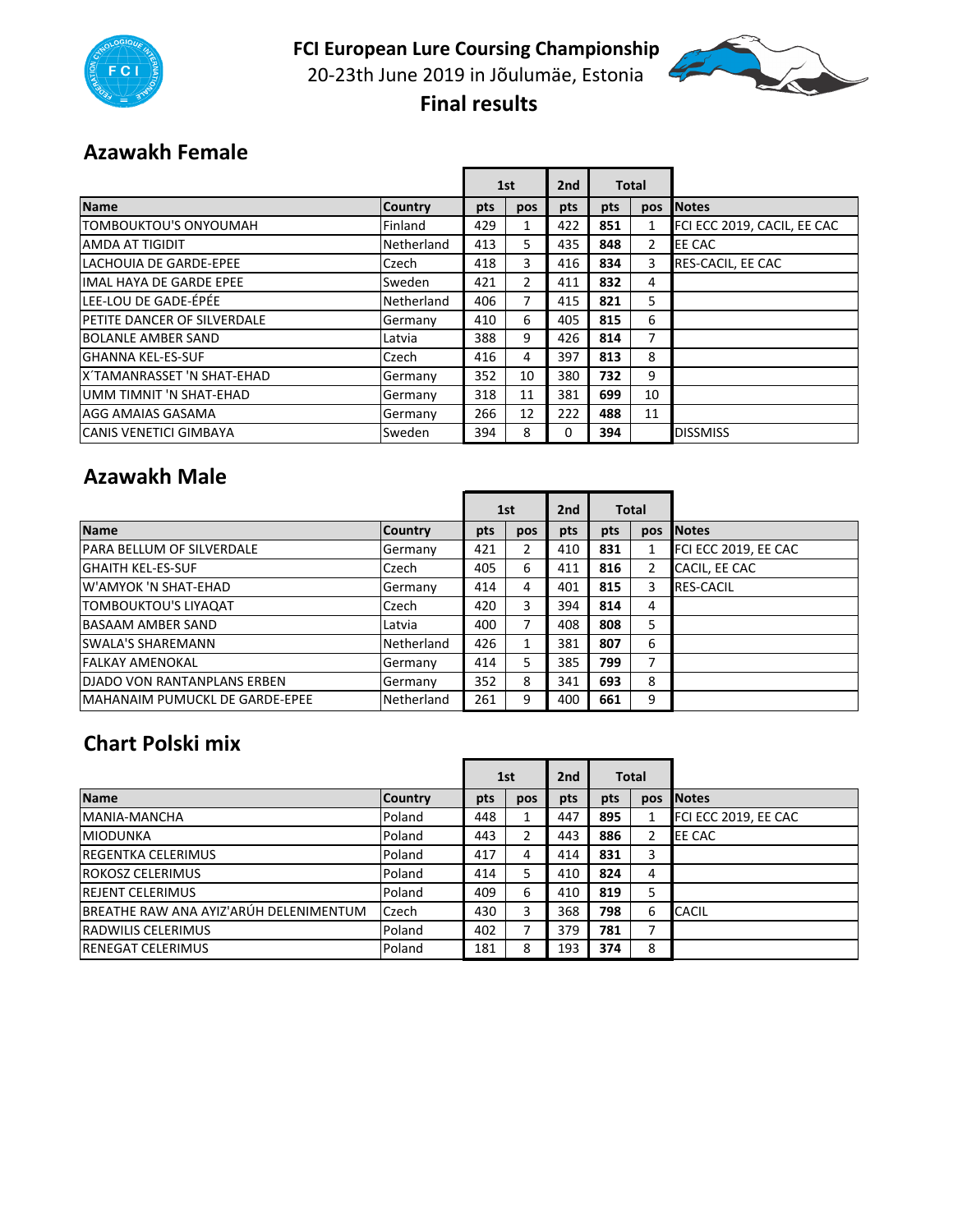

20‐23th June 2019 in Jõulumäe, Estonia



 **Final results** 

# **Whippet Female**

|                                      |                | 1st |                | 2nd | <b>Total</b> |              |                             |
|--------------------------------------|----------------|-----|----------------|-----|--------------|--------------|-----------------------------|
| Name                                 | <b>Country</b> | pts | pos            | pts | pts          | pos          | <b>Notes</b>                |
| <b>GINGER RUNNING SPIRIT</b>         | Switzerland    | 439 | 4              | 442 | 881          | $\mathbf{1}$ | FCI ECC 2019, CACIL, EE CAC |
| DÉVAJ MIDNIGHT                       | Hungary        | 447 | 1              | 431 | 878          | 2            | EE CAC                      |
| MAMA MIA BOHEMIA SNAP DOG            | Czech          | 440 | 3              | 434 | 874          | 3            | RES-CACIL, EE CAC           |
| NINE LIVES SHIVANI BLUE              | Germany        | 438 | 5              | 427 | 865          | 4            |                             |
| <b>ISIS BRODWINEK</b>                | Poland         | 426 | 12             | 437 | 863          | 5            |                             |
| <b>AVANTGARDE RUNNER IRAZU</b>       | Hungary        | 411 | 44             | 449 | 860          | 6            |                             |
| <b>R'ISIS BRODWINEK</b>              | Poland         | 427 | 11             | 431 | 858          | 7            |                             |
| <b>RAYA BRODWINEK</b>                | Netherland     | 420 | 23             | 437 | 857          | 8            |                             |
| <b>IDOMIC'S EL ROQUEPINE</b>         | Sweden         | 429 | 10             | 427 | 856          | 9            |                             |
| BY YOUR SIDE BITOUK VAN SCALINDJO    | Netherland     | 433 | 7              | 423 | 856          | 10           |                             |
| <b>DEADLIEST CATCH'S ACESHIGH</b>    | Finland        | 430 | 9              | 424 | 854          | 11           |                             |
| OLD ROAD'S ORELIE                    | Germany        | 437 | 6              | 417 | 854          | 12           |                             |
| CYGANECZKA PAGAWA                    | Poland         | 424 | 16             | 425 | 849          | 13           |                             |
| DÉVAJ 1976 RISING STAR               | Hungary        | 441 | $\overline{2}$ | 408 | 849          | 14           |                             |
| <b>MY WILD FLASHPOINT</b>            | Finland        | 425 | 15             | 422 | 847          | 15           |                             |
| <b>DELISSE CON AMORE</b>             | Czech          | 418 | 26             | 428 | 846          | 16           |                             |
| <b>BESTIES DAKOTA</b>                | Finland        | 431 | 8              | 413 | 844          | 17           |                             |
| ZAKIJA MAGNUS BORZOJ (FCI)           | Poland         | 407 | 47             | 435 | 842          | 18           |                             |
| FIERCE FIREBALL FABULOUS LADY        | Slovenia       | 414 | 33             | 428 | 842          | 19           |                             |
| LAVING BRIZ VESPA RAPIDA             | Russia         | 418 | 25             | 424 | 842          | 20           |                             |
| FIERCE FIREBALL DON'T STOP ME NOW    | Hungary        | 421 | 20             | 421 | 842          | 21           |                             |
| TONETTE SPIRITUALITY DOMINIJA        | Latvia         | 422 | 18             | 416 | 838          | 22           |                             |
| APACHE NATION'S A BALLOFFIRE         | Finland        | 414 | 38             | 423 | 837          | 23           |                             |
| LANCAR DREAM IN THE MOVE             | Latvia         | 422 | 17             | 415 | 837          | 24           |                             |
| <b>HARERUNNER HELL FIRE</b>          | Hungary        | 419 | 24             | 416 | 835          | 25           |                             |
| UTZON'S NOBEL MY LOVE                | Norway         | 416 | 31             | 417 | 833          | 26           |                             |
| <b>RAPPFOTEN'S HERCULA</b>           | Norway         | 421 | 21             | 412 | 833          | 27           |                             |
| <b>XANELLE OF GOLDENBLUE</b>         | Switzerland    | 393 | 55             | 439 | 832          | 28           |                             |
| <b>GRACE AMBER</b>                   | Russia         | 414 | 34             | 417 | 831          | 29           |                             |
| MA BELLE LEONY DEI BOSCHI DI KALAMOR | Italy          | 416 | 29             | 415 | 831          | 30           |                             |
| <b>APOKALYPSA GO-BYE</b>             | Czech          | 414 | 39             | 414 | 828          | 31           |                             |
| <b>CANDY GIRL LOOP LINE</b>          | Poland         | 416 | 30             | 410 | 826          | 32           |                             |
| CHEYDANHAR SOOLEAWA AT COPPERMOW     | UK             | 421 | 22             | 403 | 824          | 33           |                             |
| <b>LANCAR DREAM HAPPY HOUR</b>       | Latvia         | 414 | 37             | 409 | 823          | 34           |                             |
| <b>DIXIETOWN SYSTER JANE</b>         | Sweden         | 411 | 43             | 411 | 822          | 35           |                             |
| NORWAY PEARL CITY OF CYLY OF COURSE  | Netherland     | 416 | 28             | 406 | 822          | 36           |                             |
| HUNTING FREE NAOMY                   | Belgium        | 413 | 40             | 407 | 820          | 37           |                             |
| <b>SNOW SWALLOW</b>                  | Russia         | 426 | 13             | 394 | 820          | 38           |                             |
| RAPPFOTEN'S ELECTRA                  | Norway         | 400 | 50             | 419 | 819          | 39           |                             |
| HOPWAY NO BETTER PLACE               | Sweden         | 413 | 41             | 403 | 816          | 40           |                             |
| TIGER'S CHAOS I BELIEVE I CAN FLY    | Finland        | 415 | 32             | 400 | 815          | 41           |                             |
| OPPIES CHALLENGE PROUD MARY          | Netherland     | 412 | 42             | 401 | 813          | 42           |                             |
| HATEYA RIVER DU TEPEE D'AMOUR        | Belgium        | 414 | 35             | 399 | 813          | 43           |                             |
| FIERCE FIREBALL BREAKTHRU            | Slovenia       | 418 | 27             | 389 | 807          | 44           |                             |
| RABBIT'S COVE NAYELI                 | <b>Belgium</b> | 408 | 45             | 398 | 806          | 45           |                             |
| LEVANA OF DULMANIAN STARS            | Germany        | 414 | 36             | 389 | 803          | 46           |                             |
| ELLIEN DANNY VALENTINE DOGS          | Czech          | 422 | 19             | 381 | 803          | 47           |                             |
| ZAHIRA OF GOLDENBLUE                 | Switzerland    | 397 | 51             | 405 | 802          | 48           |                             |
| <b>VALPAIN PEK SANSA</b>             | Russia         | 394 | 54             | 405 | 799          | 49           |                             |
| ADELAIDA GRENFIELD DOGS              | Latvia         | 408 | 46             | 381 | 789          | 50           |                             |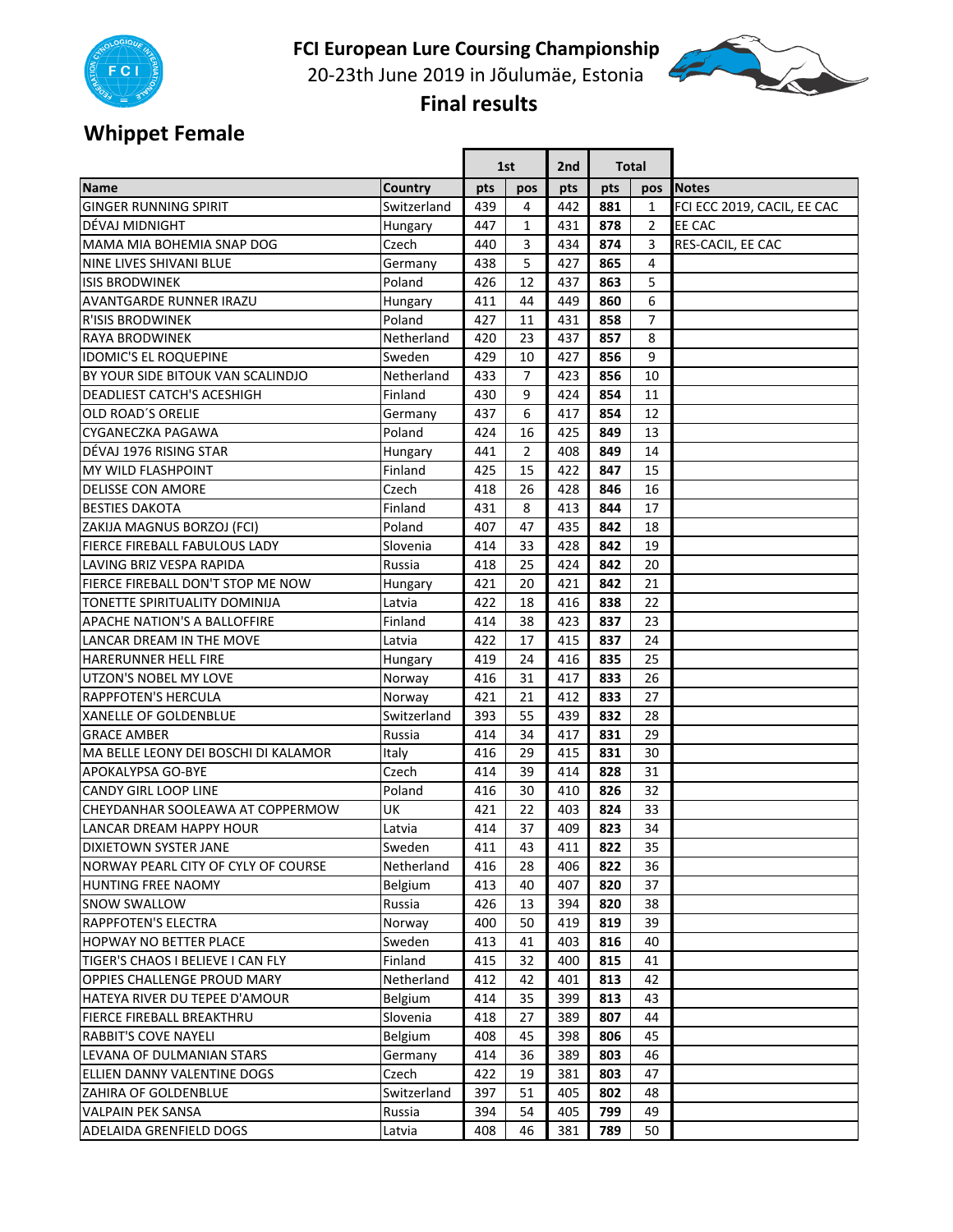

20‐23th June 2019 in Jõulumäe, Estonia



 **Final results** 

| <b>ISTANGERS LAND ALTANA</b>      | Russia         | 396 | 52 | 392 | 788 | 51 |                 |
|-----------------------------------|----------------|-----|----|-----|-----|----|-----------------|
| DIANA NOIR                        | Estonia        | 395 | 53 | 384 | 779 | 52 |                 |
| <b>IDEW VERCHACHE-JASPIS</b>      | <b>Denmark</b> | 391 | 56 | 375 | 766 | 53 |                 |
| ALL YOU NEED IS AMY VAN SCALINDJO | Netherland     | 403 | 49 | 362 | 765 | 54 |                 |
| <b>RAMONESCA BRODWINEK</b>        | Poland         | 363 | 58 | 398 | 761 | 55 |                 |
| VITA NOVA VAN SCALINDJO           | Netherland     | 405 | 48 |     | 405 |    | <b>DNS</b>      |
| <b>ITYLKO TY ARTHA</b>            | Latvia         | 378 | 57 |     | 378 |    | <b>DISSMISS</b> |
| <b>ANABELLA GREENFIELD DOGS</b>   | Latvia         | 355 | 59 |     | 355 |    | <b>DISSMISS</b> |

# **Whippet Male**

|                                       |            |     | 1st            |     | <b>Total</b><br>2nd |     |                             |
|---------------------------------------|------------|-----|----------------|-----|---------------------|-----|-----------------------------|
| <b>Name</b>                           | Country    | pts | pos            | pts | pts                 | pos | <b>Notes</b>                |
| KIITURIN WR-RICKY MARTIN              | Finland    | 451 | $\mathbf{1}$   | 441 | 892                 | 1   | FCI ECC 2019, CACIL, EE CAC |
| <b>CULANNS VEGARD VERRILL</b>         | Germany    | 438 | 6              | 452 | 890                 | 2   | RES-CACIL, EE CAC           |
| MIRAQULIX LL DON'T BE CRUEL           | Sweden     | 439 | 5              | 436 | 875                 | 3   | EE CAC                      |
| <b>TUULIKELLON EFFECTICO</b>          | Finland    | 442 | 3              | 430 | 872                 | 4   |                             |
| <b>WEIKOTION IT-FILIP</b>             | Estonia    | 421 | 21             | 449 | 870                 | 5   |                             |
| <b>ANTHRAX GO-BYE</b>                 | Russia     | 432 | 11             | 435 | 867                 | 6   |                             |
| <b>QUESTER VLAPAN</b>                 | Czech      | 433 | 10             | 434 | 867                 | 7   |                             |
| <b>CULANN'S WITTKA</b>                | Germany    | 432 | 13             | 434 | 866                 | 8   |                             |
| DIXIETOWN TORSTEN PÅ SKORSTEN         | Sweden     | 441 | 4              | 419 | 860                 | 9   |                             |
| AMULET Z HEDVÁBÍ                      | Czech      | 436 | 7              | 422 | 858                 | 10  |                             |
| AYGO GO-BYE                           | Netherland | 432 | 12             | 423 | 855                 | 11  |                             |
| RIDER OF ROHAN BRODWINEK              | Russia     | 423 | 20             | 428 | 851                 | 12  |                             |
| FIERCE FIREBALL FIFTH GEAR            | Serbia     | 412 | 36             | 436 | 848                 | 13  |                             |
| <b>VASURU TAFFI'S FED'OR</b>          | Belgium    | 419 | 24             | 429 | 848                 | 14  |                             |
| AKHIL DZAMILAFALAK                    | Poland     | 421 | 22             | 424 | 845                 | 15  |                             |
| <b>HOMER GLOBE GLASS</b>              | Czech      | 409 | 39             | 434 | 843                 | 16  |                             |
| <b>RAPPFOTEN'S GRUM</b>               | Norway     | 417 | 30             | 426 | 843                 | 17  |                             |
| MANO SANSONETÈ SPARKLING KISS         | Germany    | 431 | 14             | 411 | 842                 | 18  |                             |
| <b>MCTOOLS GRAND PRIX</b>             | Sweden     | 416 | 31             | 423 | 839                 | 19  |                             |
| <b>FIERCE FIREBALL BLAZE</b>          | Slovakia   | 434 | 8              | 405 | 839                 | 20  |                             |
| DEADLIEST CATCH'S CANIPLAYWITHMADNESS | Finland    | 418 | 25             | 420 | 838                 | 21  |                             |
| WHIPLANDIAN INDIANA JONES             | Finland    | 423 | 19             | 415 | 838                 | 22  |                             |
| SOBRESALTO GENT'E NISCIUNO            | Italy      | 413 | 35             | 422 | 835                 | 23  |                             |
| <b>APPO GO-BYE</b>                    | Poland     | 427 | 16             | 406 | 833                 | 24  |                             |
| <b>BESTIES CHUNKY MONKEY</b>          | Finland    | 425 | 18             | 407 | 832                 | 25  |                             |
| <b>ALISTER GREENFIELD DOGS</b>        | Latvia     | 433 | 9              | 399 | 832                 | 26  |                             |
| <b>LASSIE DEL KARFO</b>               | Belgium    | 443 | $\overline{2}$ | 389 | 832                 | 27  |                             |
| <b>ARCHIBALD GREENFIELD DOGS</b>      | Latvia     | 409 | 38             | 419 | 828                 | 28  |                             |
| <b>IRON NO LIMIT GENTLE HEART</b>     | Czech      | 416 | 32             | 408 | 824                 | 29  |                             |
| <b>STRONG STOAT</b>                   | Russia     | 413 | 34             | 409 | 822                 | 30  |                             |
| FIFTH ELEMENT VALENTINE DOGS          | Czech      | 417 | 28             | 404 | 821                 | 31  |                             |
| <b>LOVE SUPREME</b>                   | Russia     | 408 | 40             | 412 | 820                 | 32  |                             |
| ZU SID HYPERNOVA (FCI)                | Poland     | 411 | 37             | 409 | 820                 | 33  |                             |
| <b>CARIAM VALENTINE DOGS</b>          | Czech      | 417 | 29             | 403 | 820                 | 34  |                             |
| JALESSAS BLUE MOON                    | Sweden     | 405 | 43             | 413 | 818                 | 35  |                             |
| <b>STEEL SWIFT</b>                    | Russia     | 428 | 15             | 387 | 815                 | 36  |                             |
| JENSEN ISIS WIND                      | Slovakia   | 421 | 23             | 393 | 814                 | 37  |                             |
| CHASE ME ACE OF SPADES                | Sweden     | 426 | 17             | 385 | 811                 | 38  |                             |
| AIRON AGILE KIN DNEPROVSKAYA PIRANYA  | Russia     | 394 | 46             | 402 | 796                 | 39  |                             |
| <b>ALVIN MONKALI</b>                  | Slovakia   | 398 | 45             | 393 | 791                 | 40  |                             |
| DEW VERCHACHE-CRYSTAL                 | Denmark    | 398 | 44             | 393 | 791                 | 41  |                             |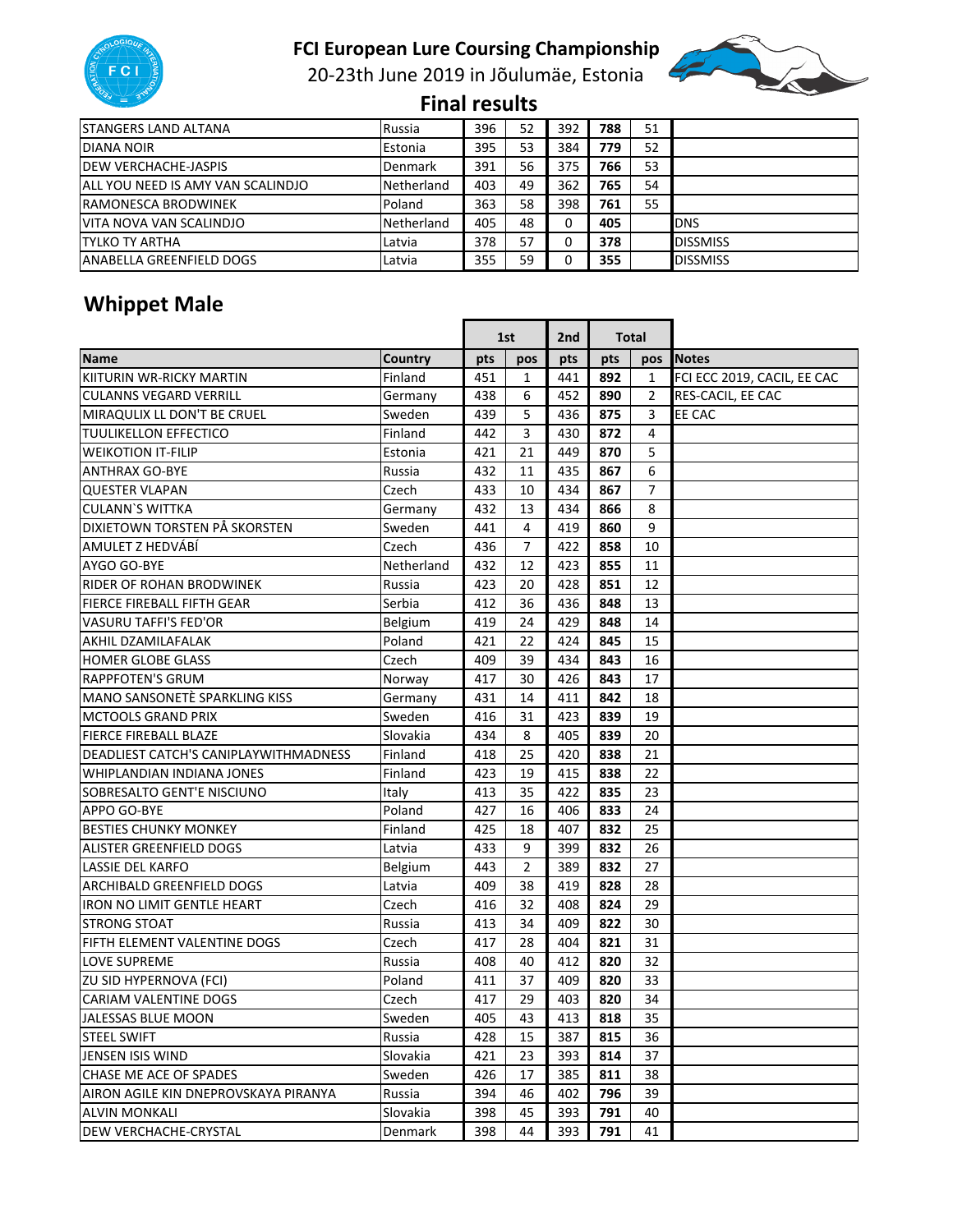

20‐23th June 2019 in Jõulumäe, Estonia



 **Final results** 

| <b>IMISTER DOLCE GOOD TO SEE YOU</b>    | Slovakia       | 414 | 33 | 364 | 778 | 42 |                 |
|-----------------------------------------|----------------|-----|----|-----|-----|----|-----------------|
| <b>WEIKOTIN JABBERWOCK</b>              | Estonia        | 391 | 47 | 341 | 732 | 43 |                 |
| <b>IRAPPFOTEN'S BALDER</b>              | Norway         | 418 | 26 | 303 | 721 | 44 |                 |
| <b>BLUE WIND OF TRIUMPH</b>             | Russia         | 331 | 48 | 367 | 698 | 45 |                 |
| <b>IDOMIC'S EL EGO BOY</b>              | Sweden         | 418 |    |     | 418 |    | IDNS            |
| <b>TISZA-PARTI SZÉLVÉSZ THUNDERBOLT</b> | <b>Hungary</b> | 408 | 41 |     | 408 |    | <b>DISSMISS</b> |
| <b>INYANSSIN GENESIS</b>                | Finland        | 406 | 42 |     | 406 |    | <b>DISO</b>     |

# **Afghan Hound Female**

|                                          |                |     | 1st             |          | 2 <sub>nd</sub> |                 | <b>Total</b>                  |  |  |
|------------------------------------------|----------------|-----|-----------------|----------|-----------------|-----------------|-------------------------------|--|--|
| <b>Name</b>                              | <b>Country</b> | pts | pos             | pts      | pts             | pos             | <b>Notes</b>                  |  |  |
| <b>PURPLE MAGIC'S BIJOU</b>              | Germany        | 427 | $\overline{2}$  | 419      | 846             |                 | 1 FCI ECC 2019, CACIL, EE CAC |  |  |
| NAYI A NAM MANA BASCHY                   | Germany        | 426 | 31              | 415      | 841             |                 | 2 EE CAC                      |  |  |
| <b>INAAM INCI AL JALALABAD</b>           | Switzerland    | 401 | $6 \mid$        | 439      | 840             |                 | 3 EE CAC, RES-CACIL           |  |  |
| MY LIFE MY RULES VALDE VALENS            | Latvia         | 414 | 5 <sub>l</sub>  | 425      | 839             | 4               |                               |  |  |
| ALFAJIRI CHANDRI                         | Germany        | 429 | 1 <sup>1</sup>  | 406      | 835             | 51              |                               |  |  |
| <b>ALFAJIRI BRESHNA</b>                  | Finland        | 421 | $\overline{4}$  | 397      | 818             | 6               |                               |  |  |
| PANDORA AELAT MELTEM                     | Germany        | 396 | 10 <sup>1</sup> | 417      | 813             | $\overline{7}$  |                               |  |  |
| PURPLE MAGIC'S BERLINALE                 | Austria        | 399 | $\overline{7}$  | 412      | 811             | 8               |                               |  |  |
| PURPLE MAGIC'S BLACK CADILLAC            | Finland        | 395 | 11              | 397      | 792             | 9               |                               |  |  |
| VENDI MAR GOLDEN OPPORTUNITY             | Germany        | 391 | 12              | 400      | 791             | 10              |                               |  |  |
| <b>ABICA'S BATTLIN' BETTY</b>            | Denmark        | 396 | $\overline{9}$  | 386      | 782             | 11              |                               |  |  |
| PUNAPAULAN OLINE                         | Denmark        | 390 | 13              | 387      | 777             | 12              |                               |  |  |
| NIGHTWIND XACTLY WHAT I WANT             | <b>UK</b>      | 377 | 15              | 389      | 766             | 13              |                               |  |  |
| JAPPELOUP DU CHEMIN DES DAMES IMPERIALES | Germany        | 379 | 14              | 387      | <b>766</b>      | 14              |                               |  |  |
| SALAM ISFAHAN TRAMONTANA VLASTELINA GOR  | Russia         | 352 | 17              | 274      | 626             | 15 <sub>l</sub> |                               |  |  |
| ISHABBA FERESHTA AL JALALABAD            | Czech          | 398 | 8               | $\Omega$ | 398             |                 | <b>DNS</b>                    |  |  |
| OSHANAMEH'S NO NAME NO BLAME             | Finland        | 367 | 16              | $\Omega$ | 367             |                 | <b>DISSMISS</b>               |  |  |
| <b>PUNAPAULAN ODETTE</b>                 | Denmark        | 344 | 18              | $\Omega$ | 344             |                 | <b>DISSMISS</b>               |  |  |

# **Afghan Hound Male**

|                                   |                |      | 1st                     | 2nd | <b>Total</b> |          |                               |
|-----------------------------------|----------------|------|-------------------------|-----|--------------|----------|-------------------------------|
| <b>Name</b>                       | <b>Country</b> | pts  | <b>DOS</b>              | pts | pts          | pos      | <b>Notes</b>                  |
| <b>ISAR SHAHZAD AL JALALABAD</b>  | Switzerland    | 432  | $\overline{\mathbf{3}}$ | 442 | 874l         |          | 1 FCI ECC 2019, CACIL, EE CAC |
| IBN NAJIB AL JALALABAD            | Switzerland    | 4331 | $\overline{2}$          | 436 | 869          |          | 2 RES-CACIL, EE CAC           |
| <b>FADAI V.D. BREMMEN</b>         | Austria        | 428  | $\overline{4}$          | 422 | 850          |          | 3 EE CAC                      |
| <b>ALFAJIRI BARLAS</b>            | Finland        | 439  | $1\vert$                | 409 | 848          | 4        |                               |
| ALFAJIRI AMAROQ                   | Germany        | 417  | 8                       | 425 | 842          | 5        |                               |
| INOURADIN NAM MANA BASCHY         | Germany        | 414  | 10 <sup>1</sup>         | 423 | 837          | $6 \mid$ |                               |
| <b>AZARANG TAIKATALVI</b>         | Nedtherland    | 409  | 15                      | 424 | 833          | 7        |                               |
| NARO NAM MANA BASCHY              | Germany        | 424  | 5 <sub>l</sub>          | 408 | 832          | 8        |                               |
| NAVAJO NAM MANA BASCHY            | Germany        | 412  | 11                      | 417 | 829          | 9        |                               |
| VENDI MAR GOLDEN EVENING STAR     | Finland        | 416  | $\overline{9}$          | 412 | 828          | 10       |                               |
| <b>PURPLE MAGIC'S BJARNI</b>      | Nedtherland    | 418  | $\overline{7}$          | 408 | 826          | 11       |                               |
| PURPLE MAGIC'S BROWNIE            | Austria        | 411  | 13                      | 412 | 823          | 12       |                               |
| <b>ISAD INTISAAR NASKAR</b>       | Latvia         | 405  | 16                      | 413 | 818          | 13       |                               |
| <b>AHMAD PASCHDOU'S</b>           | Czech          | 422  | $6 \mid$                | 395 | 817          | 14       |                               |
| ALFAJIRI ALLEGRO VIVACE           | Austria        | 404  | 17                      | 407 | 811          | 15       |                               |
| <b>ISAMU KALA-SAIDAN</b>          | Czech          | 398  | 19                      | 411 | 809          | 16       |                               |
| MANDINAH KINGDOM OF HEAVEN        | Finland        | 411  | 14                      | 394 | 805          | 17       |                               |
| <b>IDHAR HABIBAH AL JALALABAD</b> | Czech          | 399  | 18 <sup>1</sup>         | 402 | 801          | 18       |                               |
| KOMINEK'S RAINS OF CASTAMERE      | Finland        | 411  | 12                      | 372 | <b>7831</b>  | 19       |                               |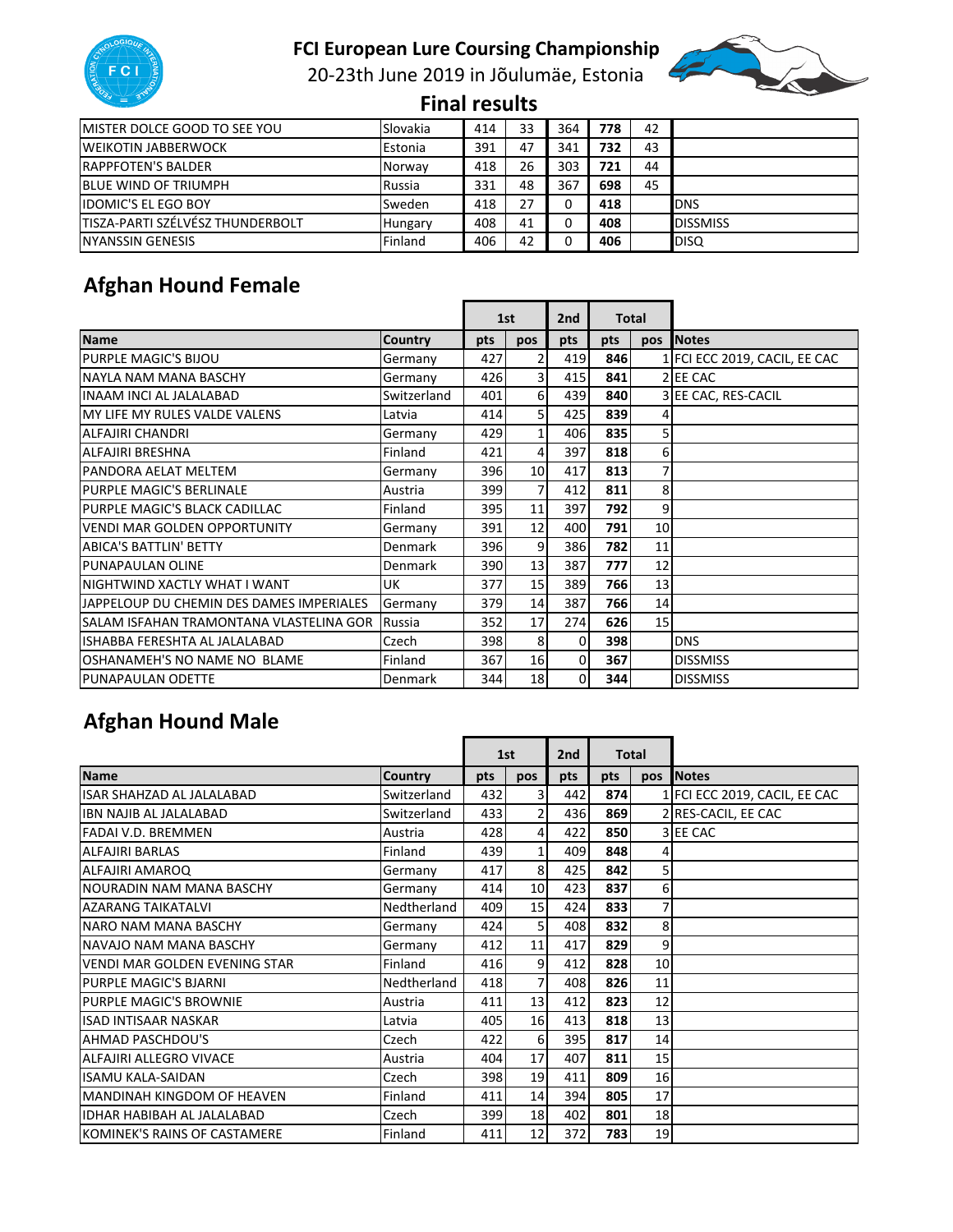20-23th June 2019 in Jõulumäe, Estonia



 **Final results** 

| <b>PURPLE MAGIC'S ARMANI</b>         | Germany | 385  | 211 | 364 | <b>749</b> | 20I |                  |
|--------------------------------------|---------|------|-----|-----|------------|-----|------------------|
| <b>HURRICANE BREMMEN OF SYNERGON</b> | Finland | 386  | 20I | 0   | 386        |     | <b>IDNS</b>      |
| <b>IHADARA KALA-SAIDAN</b>           | Czech   | 3751 | 22  | ΟI  | <b>375</b> |     | <b>IDISSMISS</b> |
| IVENDI MAR GOLDEN NATARAJA LORD      | Latvia  |      |     |     |            |     | <b>IDISQ</b>     |
| <b>ZABAR</b>                         | Finland |      |     |     |            |     | <b>IDISQ</b>     |

#### **Deerhound Female**

|                              |                |     | 1st                     | 2nd      |            | <b>Total</b>   |                        |
|------------------------------|----------------|-----|-------------------------|----------|------------|----------------|------------------------|
| <b>Name</b>                  | <b>Country</b> | pts | pos                     | pts      | pts        | pos            | <b>Notes</b>           |
| <b>ISLAY'S LUCKY PENNY</b>   | Germany        | 442 |                         | 421      | 863        |                | 1 FCI ECC 2019, EE CAC |
| <b>ISLAY'S LUIGHSEACH</b>    | Germany        | 414 | 71                      | 435      | 849        |                | 2 EE CAC               |
| <b>MAIDEN ISLAY'S</b>        | Czech          | 433 | $\overline{2}$          | 415      | 848        |                | 3 CACIL, EE CAC        |
| <b>CELLAR GILL'S BEBHINN</b> | Germany        | 410 | 5 <sub>l</sub>          | 400      | 810        |                | 4 RES-CACIL            |
| <b>ISLAY'S MUIRNE</b>        | Germany        | 409 | $6 \mid$                | 389      | <b>798</b> | 51             |                        |
| Islay's Meadhbh              | Germany        | 397 | $\overline{9}$          | 397      | 794        | 6              |                        |
| <b>ISLAY'S KISMET</b>        | Germany        | 399 | 8                       | 373      | <b>772</b> | 7              |                        |
| <b>ISLAY'S JODEE-FAYE</b>    | Germany        | 386 | 10 <sup>1</sup>         | 370      | 756        | 8              |                        |
| <b>DIREWOLF MC CAMEY</b>     | Finland        | 379 | 11                      | 230      | 609        | 9 <sub>l</sub> |                        |
| <b>MERSEDES D'ARDALIE</b>    | Russia         | 420 | $\overline{\mathbf{3}}$ | $\Omega$ | 420        |                | <b>DISQ</b>            |
| <b>FUNNY DAISY IRATER</b>    | Czech          | 413 | 41                      | $\Omega$ | 413        |                | <b>DISSMISS</b>        |
| <b>PITLOCHRY'S LUCY</b>      | Czech          |     |                         |          |            |                | <b>DISMISS</b>         |

#### **Deerhound Male**

|                                             |                | 1st  |     | 2 <sub>nd</sub> | <b>Total</b> |     |                               |
|---------------------------------------------|----------------|------|-----|-----------------|--------------|-----|-------------------------------|
| <b>Name</b>                                 | <b>Country</b> | pts  | pos | pts             | pts          | pos | <b>INotes</b>                 |
| <b>FIDDICH FOREVER IN MY HEART CAOINLAN</b> | Netherlands    | 411  |     | 437             | 848          |     | 1 FCI ECC 2019, CACIL, EE CAC |
| <b>IELVIN TIGER IRATER</b>                  | Czech          | 415  |     | 413             | 828          |     | 2 RES-CACIL, EE CAC           |
| <b>ISLAY'S LABHRAINN</b>                    | Germany        | 406  |     | 414             | 820          |     |                               |
| AGHNADARRAGH LACHAIDH                       | Finland        | 399I | 41  | 392             | <b>791</b>   |     |                               |
| <b>ISLAY'S KURT COBAIN</b>                  | Germany        | 298  |     |                 |              |     |                               |
| <b>ISLAY'S JOCK</b>                         | Czech          | 221  | 6   |                 |              |     |                               |

#### **Irish Wolfhound**

|                                   |                |     | 1st             |     | <b>Total</b><br>2 <sub>nd</sub> |    |                               |
|-----------------------------------|----------------|-----|-----------------|-----|---------------------------------|----|-------------------------------|
| <b>Name</b>                       | <b>Country</b> | pts | pos             | pts | pts                             |    | pos Notes                     |
| MILIY ZVER CHANTEL                | Russia         | 428 |                 | 420 | 848                             |    | 1 FCI ECC 2019, CACIL, EE CAC |
| DYKA'S GENTLE KATE BALFAM         | Czech          | 416 | 31              | 422 | 838                             |    | 2 RES-CACIL, EE CAC           |
| PRIMO VIM NANA                    | Finland        | 419 | $\overline{2}$  | 417 | 836                             |    | 3 EE CAC                      |
| <b>CELLAR HILL'S CAITLIN</b>      | Germany        | 413 | $6 \mid$        | 412 | 825                             | 41 |                               |
| DAHMRAK'S HIGHLANDER              | Germany        | 413 | 51              | 410 | 823                             | 51 |                               |
| <b>MILIY ZVER CHARODEY</b>        | Russia         | 410 | $\overline{7}$  | 411 | 821                             | 6  |                               |
| <b>TSARSKAYA PRIHOT SAYURI</b>    | Russia         | 416 | $\overline{4}$  | 403 | 819                             | 7  |                               |
| <b>MERENGUE MELODY ROAN INISH</b> | Ukraine        | 385 | 8 <sup>l</sup>  | 386 | 771                             | 8  |                               |
| DYKA'S GENTLE INCOGNITO           | Germany        | 381 | $\overline{9}$  | 343 | <b>724</b>                      | 9  |                               |
| <b>MAGH ITHA'S ARDUINA</b>        | Sweden         | 375 | 10 <sup>1</sup> | 337 | <b>712</b>                      | 10 |                               |
| <b>DEAGLAN CASIDY RAY</b>         | Slovakkia      | 358 | 11              | 311 | 669                             | 11 |                               |
| <b>ELAINE BALFAMA</b>             | Czech          |     |                 |     |                                 |    | <b>DISSMISS</b>               |
| DEW TULLAMORE AR'DAROTH           | Czech          |     |                 |     |                                 |    | <b>DISSMISS</b>               |
| <b>CELLAR HILL'S AMY</b>          | Germany        |     |                 |     |                                 |    | <b>DISSMISS</b>               |
| <b>IMONSTERS INC GWYNETH</b>      | Russia         |     |                 |     |                                 |    | <b>DISSMISS</b>               |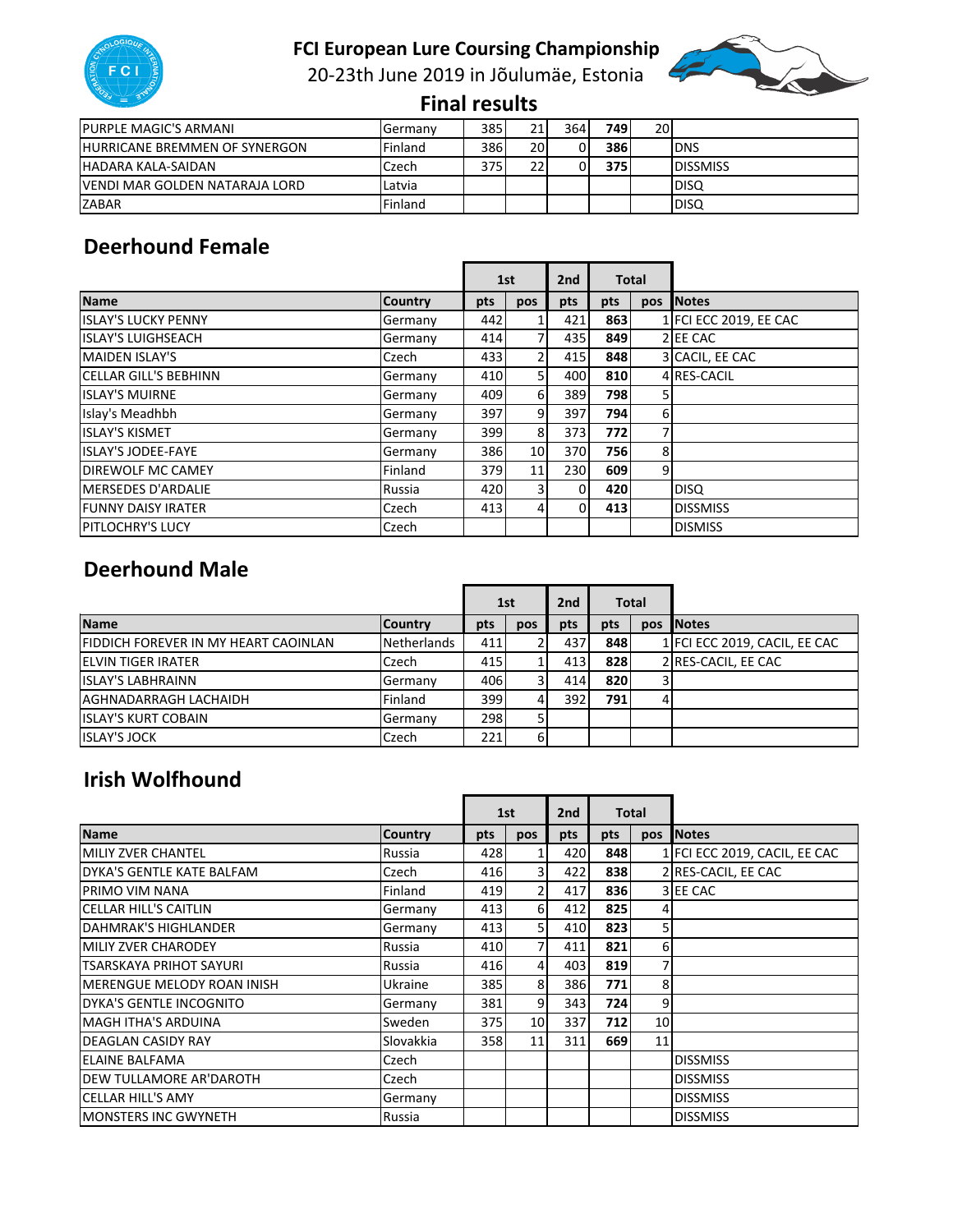

20‐23th June 2019 in Jõulumäe, Estonia



 **Final results** 

# **Sloughi Female**

|                                                 |                |              | 1st |      | 2nd<br><b>Total</b> |     |                               |
|-------------------------------------------------|----------------|--------------|-----|------|---------------------|-----|-------------------------------|
| <b>Name</b>                                     | <b>Country</b> | pts          | pos | pts  | pts                 | pos | <b>Notes</b>                  |
| <b>HALFAYA MAHANAJIM</b>                        | Germany        | 440          |     | 446  | 886                 |     | 1 FCI ECC 2019, CACIL, EE CAC |
| <b>IISRA MAHANAJIM</b>                          | Germany        | 441          |     | 427  | 868                 |     | 2 RES-CACIL, EE CAC           |
| INABILAH OUM HABIBA DE LA BERONDIERE            | <b>Belgium</b> | 429          | 4   | 438  | 867                 |     |                               |
| WARD AL YASMEEN AMINATA                         | Estonia        | 432 <b>1</b> |     | 429  | 861                 |     |                               |
| <b>ZAHRA BOHEMIA GENAO</b>                      | Czech          | 423          |     | 415  | 838                 |     |                               |
| <b>HANIFA EL BOHEMIA GENAO DE LA BERONDIERE</b> | Czech          | 422          | 6   | 415  | 837                 | 6   |                               |
| <b>NESMA</b>                                    | Sweden         | 400          | 8   | 415  | 815                 |     |                               |
| WARD AL YASMEEN AQILAH                          | Estonia        | 412          |     | 3921 | 804                 | 8   |                               |
| JAIYANA AL MOUSSIDA DE LA BERONDIERE            | Finland        | 333          | 91  | 424  | 757I                | 9   |                               |

## **Sloughi Male**

|                                          |                    |     | 1st             |     |     |                 | 2nd<br><b>Total</b>           |  |  |
|------------------------------------------|--------------------|-----|-----------------|-----|-----|-----------------|-------------------------------|--|--|
| <b>Name</b>                              | <b>Country</b>     | pts | pos             | pts | pts | <b>DOS</b>      | <b>Notes</b>                  |  |  |
| LABEEB EL ACHIR DE LA BERONDIERE         | Belgium            | 430 |                 | 439 | 869 |                 | 1 FCI ECC 2019, CACIL, EE CAC |  |  |
| NASEER EL SALEM DE LA BERONDIERE         | Finland            | 420 |                 | 422 | 842 |                 | 2 RES-CACIL, EE CAC           |  |  |
| <b>IBNASCH INAAM MAHANAJIM</b>           | Germany            | 410 | 31              | 428 | 838 |                 | 3 EE CAC                      |  |  |
| <b>HAKEEM EL DJEBEL DE LA BERONDIERE</b> | Finland            | 416 | $\overline{4}$  | 421 | 837 | 4               |                               |  |  |
| AL SUWIID CEMAL                          | Sweden             | 404 | 8               | 413 | 817 |                 |                               |  |  |
| VAHAB BOHEMIA GENAO                      | Czech              | 410 | 61              | 404 | 814 | 6               |                               |  |  |
| WARD AL YASMEEN ARAFF                    | Estonia            | 397 | 10 <sup>1</sup> | 411 | 808 | 7               |                               |  |  |
| ABD AL JABBAR OEKENVINDH                 | Sweden             | 399 | 9               | 409 | 808 | 8               |                               |  |  |
| <b>HIDIR MAHANAJIM</b>                   | Germany            | 417 |                 | 380 | 797 | 9               |                               |  |  |
| <b>IGABR GHAZELLE KSAR GHILANE</b>       | <b>Netherlands</b> | 415 | 51              | 381 | 796 | 10 <sup>1</sup> |                               |  |  |

# **Greyhound Female**

|                                       |                | 1st |     | 2nd |     | <b>Total</b> |                               |
|---------------------------------------|----------------|-----|-----|-----|-----|--------------|-------------------------------|
| <b>Name</b>                           | <b>Country</b> | pts | pos | pts | pts | pos          | <b>Notes</b>                  |
| <b>IKILLING ME SOFTLY RIUNA</b>       | Czech          | 445 |     | 431 | 876 |              | 1 FCI ECC 2019, CACIL, EE CAC |
| LITTLE BUCHAREST WHAT'S MY NAME       | Finland        | 429 |     | 442 | 871 |              | 2 RES-CACIL, EE CAC           |
| <b>FORTHERINGHAYA'S ALL THAT JAZZ</b> | Germany        | 428 | 31  | 426 | 854 |              |                               |
| <b>FIONN CLANN SUNNIVA</b>            | Germany        | 417 | 61  | 420 | 837 |              |                               |
| <b>FORTHERINGHAYA'S AMAZING GRACE</b> | Germany        | 418 |     | 412 | 830 |              |                               |
| <b>ILLABEREK</b>                      | <b>Hungary</b> | 423 | 4   | 391 | 814 | 6            |                               |
| <b>FIONN CLANN KATNISS</b>            | Germany        | 406 |     | 404 | 810 |              |                               |
| <b>KISS BY WHITE RIUNA</b>            | Czech          | 397 | 8   | 412 | 809 | 8            |                               |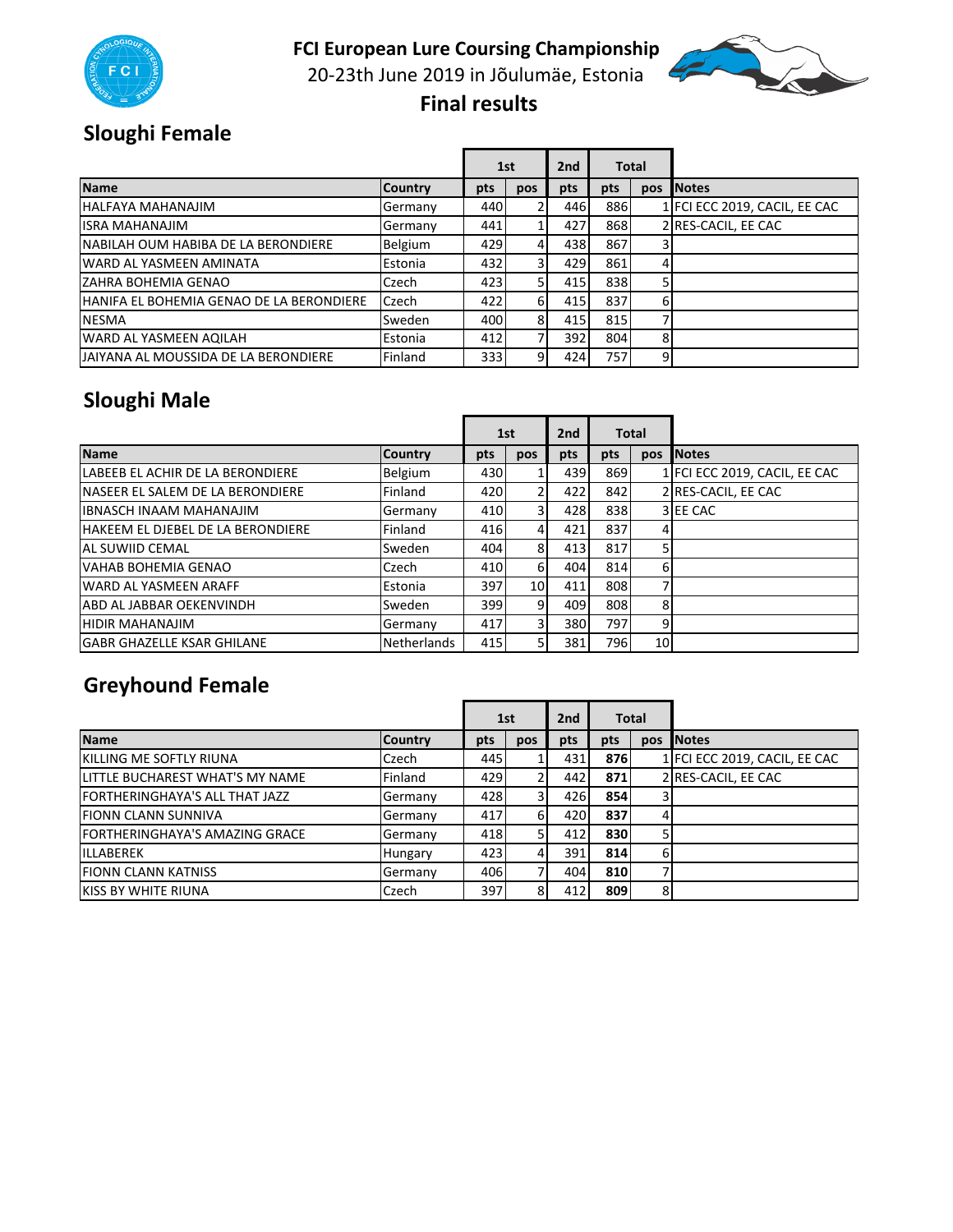



20‐23th June 2019 in Jõulumäe, Estonia

 **Final results** 

# **Greyhound Male**

|                                         |                | 1st              |                          | 2 <sub>nd</sub> |             | <b>Total</b>    |                               |
|-----------------------------------------|----------------|------------------|--------------------------|-----------------|-------------|-----------------|-------------------------------|
| <b>Name</b>                             | <b>Country</b> | pts              | pos                      | pts             | pts         | pos             | <b>INotes</b>                 |
| <b>RUSSKIY VETER GEKTOR</b>             | Russia         | 431              |                          | 413             | 844         |                 | 1 FCI ECC 2019, CACIL, EE CAC |
| <b>FORTHERINGHAY S AIRBORN MAGIC</b>    | Germany        | 407              |                          | 424             | <b>831</b>  |                 | 2 RES-CACIL, EE CAC           |
| <b>RUSSKIY VETER GASTON</b>             | Russia         | 392              | $\overline{9}$           | 430             | 822         |                 |                               |
| <b>CHRISTINA BERNATH'S MARVEL</b>       | Finland        | 398              | 71                       | 419             | 817         |                 |                               |
| <b>LOUANAH</b>                          | Belgium        | 403 <sub>l</sub> | 5 <sup>1</sup>           | 414             | 817         |                 |                               |
| <b>IFLY OBSESSION BARD</b>              | Hungary        | 399              | $6 \mid$                 | 416             | 815         | 6               |                               |
| <b>BEL ETUAL GERTSOG GAMILTON</b>       | Russia         | 405              | $\overline{4}$           | 405             | 810         |                 |                               |
| FORTHERINGHAYÂ'S ABOVE AND BEYOND       | Germany        | 412              | $\overline{\mathcal{L}}$ | 397             | 809         | 8               |                               |
| <b>IROMGREY AFTER EASTER</b>            | Germany        | 387              | 10 <sup>1</sup>          | 418             | 805         | 9               |                               |
| <b>RISE OF AN EMPIRE FOR HEPI HEPRI</b> | Russia         | 373              | 11                       | 400             | <b>7731</b> | 10 <sub>l</sub> |                               |

#### **Borzoi Female**

|                                     |                |     | 1st            | 2nd | Total |                |                               |
|-------------------------------------|----------------|-----|----------------|-----|-------|----------------|-------------------------------|
| <b>Name</b>                         | <b>Country</b> | pts | pos            | pts | pts   | <b>pos</b>     | <b>Notes</b>                  |
| ENELYE IZ MIRA ALF                  | Germany        | 446 | $\overline{3}$ | 442 | 888   |                | 1 FCI ECC 2019, CACIL, EE CAC |
| <b>ODETA BISTKUPSTWO</b>            | Czech          | 449 | $\overline{2}$ | 423 | 872   |                | 2 RES-CACIL, EE CAC           |
| RASSWET'S GIANNA                    | Germany        | 435 | 6              | 419 | 854   |                | 3 EE CAC                      |
| <b>STEPUN'S GAMINA</b>              | Germany        | 440 | $\overline{4}$ | 414 | 854   | 4              |                               |
| <b>KUSKAYA'S MILAYA</b>             | Czech          | 419 | 16             | 434 | 853   | 5              |                               |
| RAZGULJAI CHERTOVKA                 | Russia         | 427 | 9              | 425 | 852   | $6 \mid$       |                               |
| LOVKA BISTKUPSTWO                   | Czech          | 428 | 8              | 423 | 851   | $\overline{7}$ |                               |
| <b>VERUSCHKA AUS DEM ZARENREICH</b> | Germany        | 433 | $\overline{7}$ | 410 | 843   | 8              |                               |
| SIMPLE OBSESSION ESSE QUAM VIDERI   | Poland         | 435 | 5              | 407 | 842   | 9              |                               |
| <b>RASSWET'S ENYA</b>               | Germany        | 419 | 17             | 416 | 835   | 10             |                               |
| <b>BOYARYNYA</b>                    | Russia         | 421 | 14             | 414 | 835   | 11             |                               |
| <b>ANFISA SOUSEDIK</b>              | Czech          | 425 | 13             | 410 | 835   | 12             |                               |
| <b>OLOVENKA BISTKUPSTWO</b>         | Czech          | 425 | 11             | 408 | 833   | 13             |                               |
| <b>BELKA BICHI SENIYA</b>           | Russia         | 415 | 19             | 417 | 832   | 14             |                               |
| <b>BORZIE-SENAVIAN IRIS</b>         | Estonia        | 405 | 20             | 403 | 808   | 15             |                               |
| SOKOL & K OCHAROVATELNAYA EKATERINA | Poland         | 404 | 21             | 399 | 803   | 16             |                               |
| TINNIWINNIES ISHTAR GOLDEN LADY     | Sweden         | 381 | 26             | 418 | 799   | 17             |                               |
| RUSICH CHAYKA AT TARASOV            | Sweden         | 425 | 12             | 363 | 788   | 18             |                               |
| RUBIN SZLACHETNA RENCZMIN           | Poland         | 387 | 24             | 400 | 787   | 19             |                               |
| <b>STEPUN'S EFVALIA</b>             | Germany        | 393 | 23             | 393 | 786   | 20             |                               |
| <b>ORTIGA BISTKUPSTWO</b>           | Czech          | 452 | $\mathbf{1}$   | 334 | 786   | 21             |                               |
| <b>ZATRAVIN IRINJA</b>              | Finland        | 370 | 28             | 415 | 785   | 22             |                               |
| RAZGULJAI CHAROVNITSA               | Russia         | 426 | 10             | 359 | 785   | 23             |                               |
| ZIVANOVA'S CELINA MOLNJA            | Finland        | 373 | 27             | 408 | 781   | 24             |                               |
| <b>NASLEDNITSA</b>                  | Finland        | 364 | 29             | 393 | 757   | 25             |                               |
| <b>KUSKAYA'S LADY OF KILLIMOR</b>   | Czech          | 395 | 22             | 358 | 753   | 26             |                               |
| LUNNALA RADUGA BABOCHKA             | Netherlands    | 347 | 32             | 403 | 750   | 27             |                               |
| <b>IRMINA STEPOWY GONIEC</b>        | Sweden         | 359 | 30             | 365 | 724   | 28             |                               |
| LIDUNKA BISTKUPSTWO                 | Poland         | 421 | 15             | 288 | 709   | 29             |                               |
| <b>WILD PANSY ANTEA</b>             | Estonia        | 385 | 25             | 323 | 708   | 30             |                               |
| YARINA STEPOWY GONIEC               | Norway         | 350 | 31             | 339 | 689   | 31             |                               |
| TINNIWINNIS OLYMPIA GREY LADY       | Sweden         | 416 | 18             | 252 | 668   | 32             |                               |
| PHILADELPHIAN SABANNA GALA GARDEIA  | Estonia        |     |                |     |       |                | <b>DISMISS</b>                |
| ZIVANOVA'S CHALINA MISTIKA          | Finland        |     |                |     |       |                | <b>DISMISS</b>                |
| <b>ALANA ELEGANT AMBER</b>          | Latvia         |     |                |     |       |                | <b>DISMISS</b>                |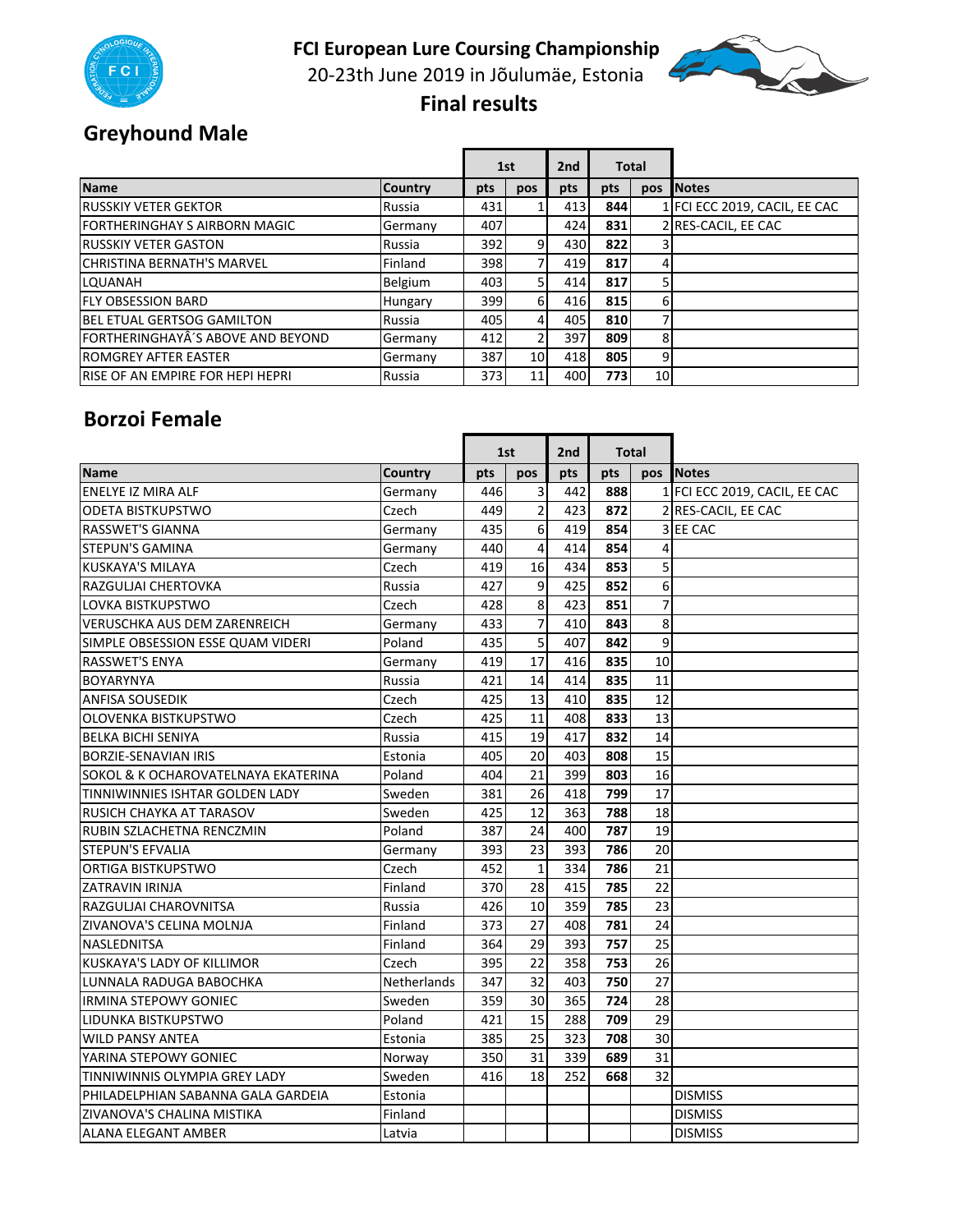

20‐23th June 2019 in Jõulumäe, Estonia



 **Final results** 

| <b>VELIKIJ SONECHKA</b>        | Sweden  |  |  | <b>IDISMISS</b> |
|--------------------------------|---------|--|--|-----------------|
| WERNAJA TSAR BORZOIS           | Finland |  |  | <b>DISMISS</b>  |
| llynx forever autum            | Sweden  |  |  | <b>DISMISS</b>  |
| <b>ZIVANOVA'S CIARA MECHTA</b> | Finland |  |  | <b>IDISQ</b>    |

#### **Borzoi Male**

|                                   |                    |     | 1st            |             | <b>Total</b> |                |                               |
|-----------------------------------|--------------------|-----|----------------|-------------|--------------|----------------|-------------------------------|
| <b>Name</b>                       | <b>Country</b>     | pts | <b>pos</b>     | pts         | pts          |                | pos Notes                     |
| <b>BRIZ</b>                       | Russia             | 455 | $1\vert$       | 418         | 873          |                | 1 FCI ECC 2019, CACIL, EE CAC |
| <b>KUSKAYA'S MILAY</b>            | Switzerland        | 435 | $\overline{2}$ | 416         | 851          |                | 2 EE CAC                      |
| <b>VASILISK SLAVNYI</b>           | Russia             | 421 | $\overline{7}$ | 411         | 832          |                | 3 RES-CACIL, EE CAC           |
| <b>DOROGOY DRUG SOKRUSHAY</b>     | Russia             | 422 | $6 \mid$       | 408         | 830          | 4              |                               |
| <b>IRIS RUBIDIS</b>               | Lithuania          | 426 | 3l             | 400         | 826          | 5 <sup>1</sup> |                               |
| ARKAN AT WILD PANSY ELEGANT AMBER | Estonia            | 410 | 11             | 415         | 825          | $6 \mid$       |                               |
| <b>RASSWET'S GEORGE</b>           | Germany            | 408 | 12             | 415         | 823          | $\overline{7}$ |                               |
| WEZUWIUSZ MAGNUS BORZOI (FCI)     | Poland             | 419 | 8              | 402         | 821          | 8              |                               |
| <b>RASSWET'S GROZNY</b>           | Germany            | 416 | 9              | 394         | 810          | $\overline{9}$ |                               |
| <b>RASSWET'S ENIGMA</b>           | <b>Netherlands</b> | 406 | 13             | 399         | 805          | 10             |                               |
| <b>BISTROKRYLIY PEGAS</b>         | Finland            | 424 | 5 <sub>l</sub> | 380         | 804          | 11             |                               |
| <b>VELIKIJ SURIKOFF</b>           | Sweden             | 414 | 10             | 381         | 795          | 12             |                               |
| <b>FAWORYT STEPOWY GONIEC</b>     | Germany            | 394 | 16             | 384         | 778          | 13             |                               |
| <b>ANNA-SU YEVGENI RUSH</b>       | Finland            | 400 | 14             | 360         | 760          | 14             |                               |
| TINNIWINNIES NARCISSOS BLACK LORD | Slovenia           | 387 | 20             | 371         | 758          | 15             |                               |
| <b>TARASOV'S KNIGHT RIDER</b>     | Sweden             | 377 | 21             | 379         | 756          | 16             |                               |
| C'ESTA LA VIE ARISTO CANE         | Finland            | 340 | 22             | 395         | 735          | 17             |                               |
| TSAARIKON ALEKSANTERI SUURI       | Finland            | 424 | $\overline{4}$ | 0           | 424          |                | <b>DISSMISS</b>               |
| <b>KUSKAYA'S KONDOR</b>           | Switzerland        | 398 | 15             | $\Omega$    | 398          |                | <b>DNS</b>                    |
| <b>VELIKIJ SOKOLOV</b>            | Sweden             | 394 | 17             | $\mathbf 0$ | 394          |                | <b>DNS</b>                    |
| PHILADELPHIAN SABANNA GODUNOV     | Estonia            | 390 | 18             | $\Omega$    | 390          |                | <b>DISSMISS</b>               |
| <b>JARINDJA'S CINNOBER</b>        | Sweden             | 387 | 19             | $\Omega$    | 387          |                | <b>DISSMISS</b>               |

# **Galgo Espanol Female**

|                                  |                |     | 1st             |     | 2 <sub>nd</sub><br><b>Total</b> |                 |                                |
|----------------------------------|----------------|-----|-----------------|-----|---------------------------------|-----------------|--------------------------------|
| Name                             | <b>Country</b> | pts | pos             | pts | pts                             | <b>pos</b>      | <b>Notes</b>                   |
| MAGH ITHA'S CHICA                | Sweden         | 418 | 61              | 425 | 843                             |                 | 1 FCI ELCC 2019, CACIL, EE CAC |
| <b>HOT ISLE HORTENSIA</b>        | Czech          | 430 |                 | 409 | 839                             |                 | 2 RES-CACIL, EE CAC            |
| <b>ARYA</b>                      | Italy          | 420 | 5 <sub>l</sub>  | 417 | 837                             |                 | 3 EE CAC                       |
| MAGH ITHA'S BELINDA              | Denmark        | 424 | 31              | 406 | 830                             | 41              |                                |
| <b>COUS-COUS REGALIZ DULCE</b>   | Czech          | 410 | 7               | 419 | 829                             | 5 <sub>l</sub>  |                                |
| <b>HOT ISLE HONORIA</b>          | Sweden         | 427 | $\overline{2}$  | 399 | 826                             | 6               |                                |
| <b>COUS-COUS REGALIZ QUERIDA</b> | Sweden         | 421 | 41              | 400 | 821                             | 7               |                                |
| <b>HOT ISLE HENRIQUA</b>         | Sweden         | 409 | 8 <sup>1</sup>  | 411 | 820                             | 8               |                                |
| <b>MAGH ITHA'S AERIN</b>         | Sweden         | 407 | 9               | 399 | 806                             | 9               |                                |
| <b>COUS-COUS REGALIZ MIEL</b>    | Czech          | 399 | 11              | 400 | 799                             | 10 <sup>1</sup> |                                |
| <b>COCOLORES LAWINIA</b>         | Finland        | 391 | 12              | 400 | 791                             | 11              |                                |
| <b>HOT ISLE ERIZELDA</b>         | Sweden         | 407 | 10 <sup>1</sup> | 380 | 787                             | 12 <sup>1</sup> |                                |
| <b>COCOLORES LORETTA</b>         | Germany        | 384 | 13              | 397 | <b>781</b>                      | 13              |                                |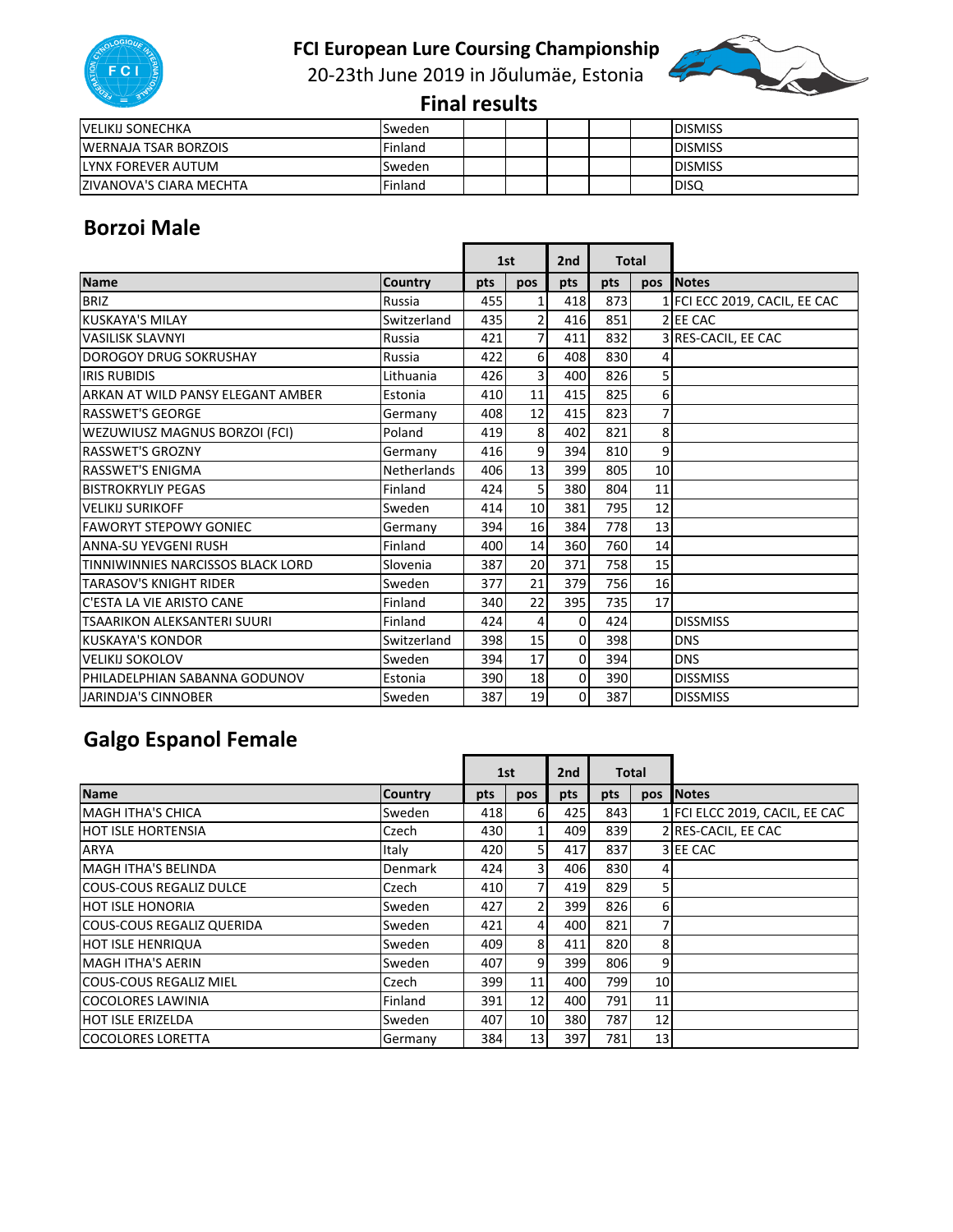

20‐23th June 2019 in Jõulumäe, Estonia



#### **Final results**

r.

## **Galgo Espanol Male**

|                                             |                |     | 1st             | 2 <sub>nd</sub> |      | <b>Total</b>    |                         |
|---------------------------------------------|----------------|-----|-----------------|-----------------|------|-----------------|-------------------------|
| Name                                        | <b>Country</b> | pts | pos             | pts             | pts  | pos             | <b>INotes</b>           |
| <b>NAVERO</b>                               | Lithuania      | 424 | 2               | 433             | 857  |                 | 1 FCI ELCC 2019, EE CAC |
| <b>ARCHER RABBITT'S NIGHTMARE</b>           | Czech          | 420 | 31              | 429             | 849  |                 | 2 CACIL, EE CAC         |
| <b>FILEMON BARBARO DEL NINOS VENCEDORES</b> | Netherland     | 428 |                 | 418             | 846  |                 | 3 RES-CACIL, EE CAC     |
| <b>AJAX RABBIT'S NIGHTMARE</b>              | Finland        | 417 | $\overline{4}$  | 416             | 833  | 41              |                         |
| SAHEJEEV'S MOBY DICK                        | Sweden         | 416 | $6 \mid$        | 407             | 823  | 5               |                         |
| <b>MAGIC BLUES BOBBY BLAND</b>              | Sweden         | 405 | 7               | 412             | 817  | 6               |                         |
| <b>FELIPE DEL NINOS VENCEDORES</b>          | Netherland     | 402 | 8 <sup>l</sup>  | 414             | 816  | 7               |                         |
| ZAKEYA'S ENDLESS LOVING FERDINAND           | Sweden         | 402 | 9               | 403             | 805  | 8               |                         |
| IZAKEYA'S FALLING IN LOVE PRINCE            | Finland        | 397 | 11              | 403             | 800  | 9               |                         |
| <b>COUS-COUS REGALIZ AMANTE</b>             | Sweden         | 398 | 10 <sup>1</sup> | 389             | 787  | 10 <sup>1</sup> |                         |
| <b>ROBILARGO'S ELOY</b>                     | <b>Denmark</b> | 417 | 5 <sub>l</sub>  | 355             | 772I | 11              |                         |
| <b>HOT ISLE HECTOR</b>                      | Sweden         | 394 | 12 <sup>1</sup> | 247             | 641  | 12              |                         |
| <b>HOT ISLE FAUSTO</b>                      | Sweden         | 327 | 13 <sup>1</sup> | 0               | 327  | 13              |                         |

#### **Ibizan hound Female**

|                                       |                |     | 1st |     | 2nd<br><b>Total</b> |                |                         |
|---------------------------------------|----------------|-----|-----|-----|---------------------|----------------|-------------------------|
| <b>Name</b>                           | <b>Country</b> | pts | pos | pts | pts                 | pos            | <b>Notes</b>            |
| KALO SKILO'S FOR WHOM THE BELLS TOLLS | Sweden         | 425 |     | 413 | 838                 |                | 1 FCI ELCC 2019, EE CAC |
| <b>ICHIRON'S WORKING ON A DREAM</b>   | Sweden         | 431 |     | 407 | 838                 |                | 2 EE CAC                |
| <b>CASSANDRA BALTAS VEJAS</b>         | Germany        | 407 | 61  | 429 | 836                 | 31             |                         |
| <b>CAZAION ELECTRA</b>                | Germany        | 415 | 41  | 418 | 833                 | 41             |                         |
| DOLCE VITA RJABINA DE BERGERAC        | Estonia        | 411 |     | 417 | 828                 |                |                         |
| <b>CAZAION CIRINA</b>                 | Germany        | 418 | 31  | 393 | 811                 | 61             |                         |
| <b>CERES BALTAS VEJAS</b>             | Lithuania      | 403 |     | 403 | 806                 | 7              |                         |
| <b>BERENIKE BALTAS VEJAS</b>          | Lithuania      | 387 | 9   | 398 | 785                 | 8              |                         |
| <b>CONCORDIA BALTAS VEJAS</b>         | Lithuania      | 400 | 8   | 371 | <b>771</b>          | $\overline{9}$ |                         |

#### **Ibizan hound Male**

|                                            |                | 1st |                 | <b>Total</b><br>2nd |      |                 |                         |
|--------------------------------------------|----------------|-----|-----------------|---------------------|------|-----------------|-------------------------|
| <b>Name</b>                                | <b>Country</b> | pts | pos             | pts                 | pts  | pos             | <b>INotes</b>           |
| <b>CAZAION ESPERADO</b>                    | Czech          | 424 |                 | 425                 | 8491 |                 | 1 FCI ELCC 2019, EE CAC |
| <b>CHIRON'S I'M A ROCKER</b>               | Sweden         | 423 | 21              | 405                 | 828  |                 | 2 EE CAC                |
| <b>CHIRON'S HUMAN TOUCH</b>                | Sweden         | 407 | 6 <sup>1</sup>  | 414                 | 821  |                 |                         |
| <b>PARADISE BOY'S NIGHT OUT</b>            | Sweden         | 406 | 71              | 410                 | 816  | 4               |                         |
| <b>MALACHITE'S DRAGONS DARE</b>            | Czech          | 422 | 31              | 388                 | 810  | 5               |                         |
| TARAS UGNIES DIADEMA                       | Lithuania      | 411 | 51              | 389                 | 800  | 6               |                         |
| VICTORIO RJABINA DE BERGERAC               | Germany        | 418 | $\overline{4}$  | 380                 | 798I |                 |                         |
| <b>IKALO SKILOS BIG CHIEFS RAVAGE ROSE</b> | Estonia        | 393 | $\overline{9}$  | 396                 | 789  | 8               |                         |
| <b>HERON AND HOUND'S WAITIN' TO SMILE</b>  | Sweden         | 392 | 10 <sup>1</sup> | 351                 | 743I | 9               |                         |
| <b>TIGIDIT DAHOMEY</b>                     | Netherland     | 405 | 8               | 315                 | 720I | 10 <sub>l</sub> |                         |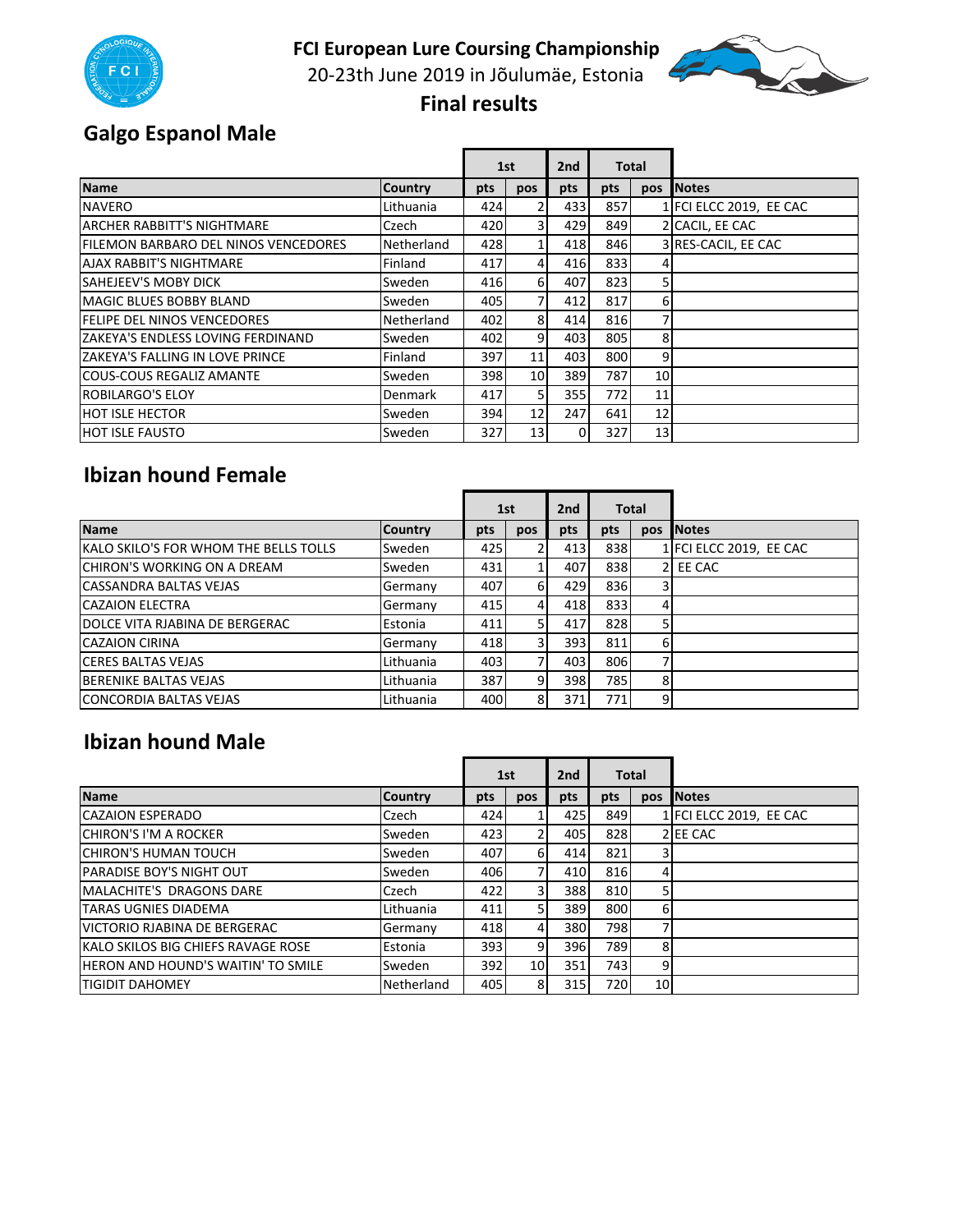

20‐23th June 2019 in Jõulumäe, Estonia



 **Final results** 

 $\blacksquare$ 

# **Italian Greyhound Female**

|                                        |                |          | 1st              | 2 <sub>nd</sub> |     | <b>Total</b>   |                                |
|----------------------------------------|----------------|----------|------------------|-----------------|-----|----------------|--------------------------------|
| Name                                   | <b>Country</b> | pts      | pos              | pts             | pts | pos            | <b>Notes</b>                   |
| <b>CHASING KISSES GOSSIP GIRL</b>      | Germany        | 435      | $\mathbf{1}$     | 441             | 876 |                | 1 FCI ELCC 2019, CACIL, EE CAC |
| DARK I FGFND'S ZARITZA                 | Germany        | 435      | $\overline{2}$   | 424             | 859 |                | RES-CACIL, EE CAC              |
| <b>KURNOUS HALLDORA</b>                | Finland        | 421      | $6 \overline{6}$ | 427             | 848 | 31             |                                |
| ANGELO CELESTE DONATELLA               | Finland        | 423      | 5 <sub>l</sub>   | 413             | 836 | 4              |                                |
| ELEDI GRACE KLARA DIVINA               | Latvia         | 425      | 4 <sup>1</sup>   | 408             | 833 | 5              |                                |
| <b>TARUMETSAN RAKKAUDEN TAHTIPOLYA</b> | Finland        | 428      | $\overline{3}$   | 405             | 833 | 6 <sup>1</sup> |                                |
| <b>DALIA TILECO</b>                    | Czech          | 413      | 10               | 417             | 830 |                | <b>EE CAC</b>                  |
| <b>ARCEUM'S SHIRIN</b>                 | Sweden         | 412      | 12               | 416             | 828 | 8 <sup>1</sup> |                                |
| <b>CHASING KISSES BE MY SUNSHINE</b>   | Germany        | 414      | 9                | 414             | 828 | 9              |                                |
| <b>QVICKELYCKANS ISA</b>               | Sweden         | 394      | 16               | 410             | 804 | 10             |                                |
| CHININAS YARROWS ON THE YARD           | Sweden         | 405      | 13               | 395             | 800 | 11             |                                |
| <b>Magie Tileco</b>                    | Czech          | 401      | 15               | 398             | 799 | 12             |                                |
| AMBRA STELLA DI CELESTE                | Germany        | 390      | 18               | 406             | 796 | 13             |                                |
| AKI VON NEO ABAKAN                     | Austria        | 413      | 12               | 370             | 783 | 14             |                                |
| <b>CASABLANCA DI SANGUE REGALE</b>     | Czech          | 418      | $\overline{7}$   | 362             | 780 | 15             |                                |
| <b>BUGGY CAMINO BIANCA</b>             | Czech          | 417      | 8 <sup>1</sup>   | 361             | 778 | 16             |                                |
| <b>LILITH FERITTE BUGSY</b>            | Czech          | 401      | 16               | 365             | 766 | 17             |                                |
| <b>WISLA VON ABAKAN</b>                | Austria        | 382      | 19               | 383             | 765 | 18             |                                |
| <b>MUNNA</b>                           | Russia         | 325      | 20               | 438             | 763 | 19             |                                |
| URYANAH FORUM ROMANUM                  | Ukraine        | 405      | 14               | 343             | 748 | 20             |                                |
| <b>ALESSIA CORALLO BLUE</b>            | Czech          | 298      | 21               | 410             | 708 | 21             |                                |
| <b>KELLYGRACE JAMES</b>                | Italy          | $\Omega$ | 22               | $\Omega$        | 0   | 22             |                                |
| PISTONHEAD FLYING FINN                 | Switzerland    |          |                  |                 |     |                | <b>DNS</b>                     |
| <b>CANIS NOBILITAS CSNDY</b>           | Latvia         |          |                  |                 |     |                | <b>DISMISS</b>                 |
| <b>NOREEN ANNAPERLA</b>                | Austria        |          |                  |                 |     |                | <b>DISMISS</b>                 |
| ASTRA BRAVISSIMO BERNARDETTA           | Latvia         |          |                  |                 |     |                | <b>DISMISS</b>                 |

# **Italian Greyhound Male**

|                                                    |                |              | 1st             |     | <b>Total</b><br>2 <sub>nd</sub> |            |                         |
|----------------------------------------------------|----------------|--------------|-----------------|-----|---------------------------------|------------|-------------------------|
| <b>Name</b>                                        | <b>Country</b> | pts          | <b>DOS</b>      | pts | pts                             | <b>DOS</b> | <b>Notes</b>            |
| <b>IPISTONHEAD SPEEDFREAK</b>                      | Finland        | 432          | 1               | 424 | 856                             |            | 1 FCI ELCC 2019, EE CAC |
| LOGAN ILARE BULCHIMO                               | Poland         | 425          | $\overline{3}$  | 424 | 849                             |            | 2 CACIL, EE CAC         |
| DONATELLO BIMBO BELLO DAI GIARDINI DELLO ZAIRussia |                | 420          | 9               | 427 | 847                             |            | 3 RES-CACIL, EE CAC     |
| LOVELY DEVIL'S DARIO                               | Belgium        | 417          | 11              | 429 | 846                             |            |                         |
| SALTA COL VENTO FRIEDRICH FIYERO                   | Germany        | 414          | 15              | 427 | 841                             | 5          |                         |
| <b>ARAMIS JETSTREAM</b>                            | Switzerland    | 424          | $\overline{4}$  | 415 | 839                             | 6          |                         |
| XANTINO BOHEMIA SKARA                              | Slovakia       | 428          | $\overline{2}$  | 409 | 837                             | 7          |                         |
| <b>RUN LOLA RUN AIR</b>                            | Ukraine        | 424          | 5 <sub>l</sub>  | 412 | 836                             | 8          |                         |
| <b>ESSENZIALE ASSETTO CORSE</b>                    | Italy          | 421          | 7               | 413 | 834                             | 9          |                         |
| KUBA LIBRE NA KLÃNKACH                             | Czech          | 417          | 12              | 407 | 824                             | 10         |                         |
| <b>IOSONO KHEOPS</b>                               | Finland        | 413          | 16              | 408 | 821                             | 11         |                         |
| <b>CORINO FORUM ROMANUM</b>                        | Sweden         | 416          | 13              | 405 | 821                             | 12         |                         |
| <b>I</b> GHIBELLINO DEL BARONE RAMPANTE            | Italy          | 412          | 19              | 408 | 820                             | 13         |                         |
| <b>BAT WINGS BENITO</b>                            | Italy          | 419          | 10 <sup>1</sup> | 398 | 817                             | 14         |                         |
| LOVELY DEVILÂ'S BELLINI                            | Germany        | 424          | $6 \mid$        | 392 | 816                             | 15         |                         |
| ARNO NERO STELLA DI CELESTE                        | Russia         | 391          | 23              | 418 | 809                             | 16         |                         |
| <b>FANGIO FAMOSO TREDICI</b>                       | Slovakia       | 413          | 17              | 389 | 802                             | 17         |                         |
| <b>QVICKELYCKANS SPURIUS</b>                       | Sweden         | 404          | 21              | 392 | 796                             | 18         |                         |
| <b>QVICKELYCKANS SILVANO</b>                       | Sweden         | 395 <b>I</b> | 22              | 400 | 795l                            | 19         |                         |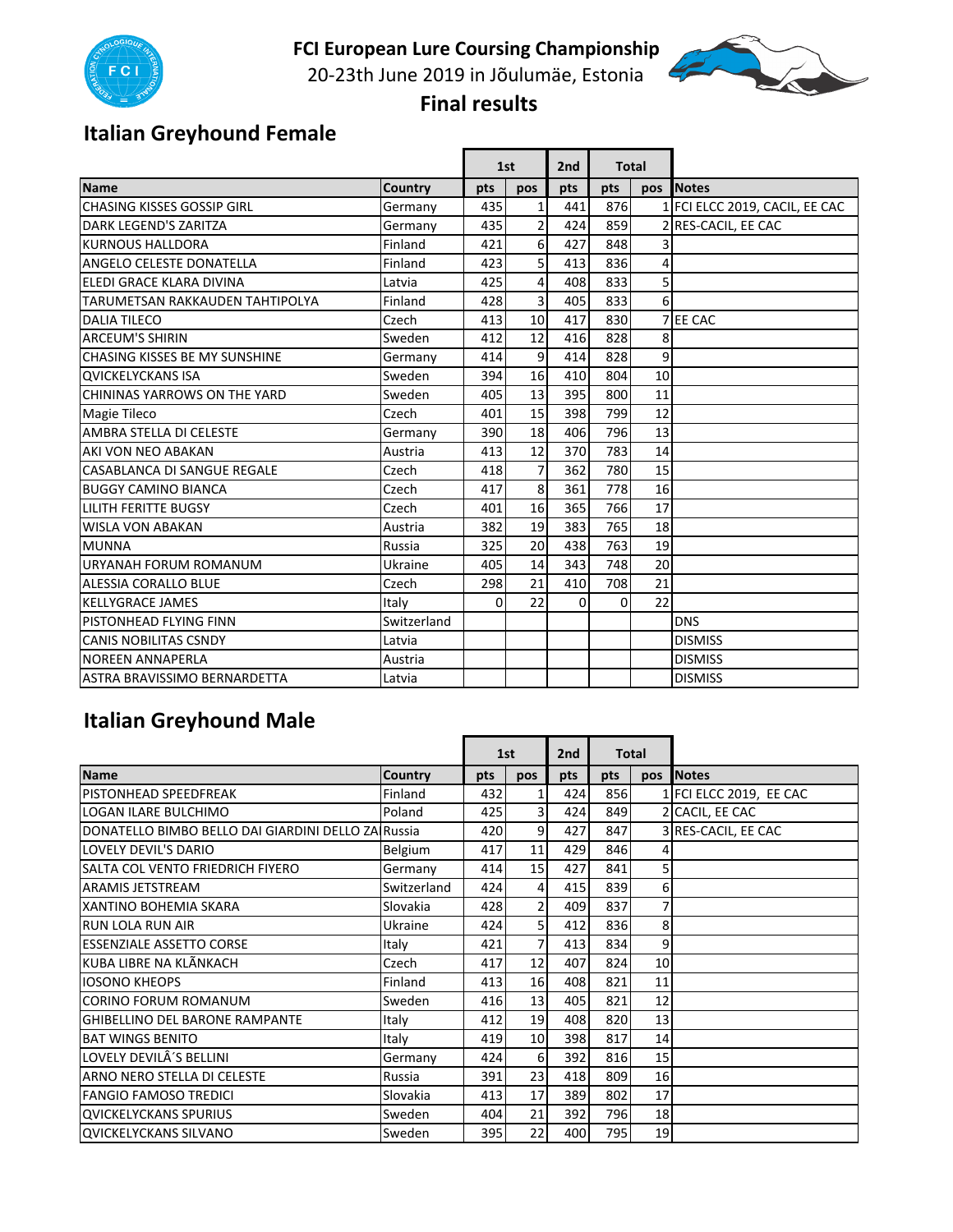

20‐23th June 2019 in Jõulumäe, Estonia



 **Final results** 

| <b>ADELCHI MIRTO</b>               | Sweden         | 416 | 14              | 377 | 7931 | <b>20</b>       |            |
|------------------------------------|----------------|-----|-----------------|-----|------|-----------------|------------|
| ZIPPO LIBRE NA KLÃNKACH            | Czech          | 373 | 25              | 397 | 770  | 21              |            |
| <b>IFORMOSO TILECO</b>             | Czech          | 387 | 24              | 382 | 769l | 221             |            |
| <b>IN'OTICE DES ACHKA RAPIDOSS</b> | <b>Belgium</b> | 421 | 8               | 346 | 767I | 23              |            |
| <b>IOSONO VALENTINO</b>            | Finland        | 331 | 26I             | 343 | 674  | 24              |            |
| <b>FACHIRO TILECO</b>              | Czech          | 413 | 18 <sup>l</sup> | 01  | 413  | 25 <sub>l</sub> |            |
| <b>TIBERIO DEL BARONE RAMPANTE</b> | Italy          | 407 | <b>20</b>       | ΩI  | 407  | 26              |            |
| <b>MAATH</b>                       | Italy          |     |                 |     |      |                 | <b>DNS</b> |

# **Italian Greyhound Sprinter Mix**

|                                           |                | 1st |                |     |     | 2 <sub>nd</sub> | <b>Total</b>             |  |  |
|-------------------------------------------|----------------|-----|----------------|-----|-----|-----------------|--------------------------|--|--|
| <b>Name</b>                               | <b>Country</b> | pts | pos            | pts | pts |                 | pos Notes                |  |  |
| <b>GANIM'S EVE</b>                        | Netherland     | 430 | $\overline{4}$ | 438 | 868 |                 | 1 CDL SW LC 2019, EE CAC |  |  |
| <b>ANGELOCELESTE ELISEY</b>               | Poland         | 428 | 5 <sub>l</sub> | 429 | 857 |                 | 2 EE CAC                 |  |  |
| JUST THE WAY YOU ARE JONTRA               | Italy          | 433 | $\overline{3}$ | 424 | 857 |                 | 3 EE CAC                 |  |  |
| <b>JUNO TILECO</b>                        | Czech          | 427 | $6 \mid$       | 424 | 851 | 4               |                          |  |  |
| <b>ART DALL' ARCO</b>                     | Finland        | 424 | 10             | 422 | 846 | $\mathsf{S}$    |                          |  |  |
| <b>JIGEN</b>                              | Italy          | 427 | $\overline{7}$ | 418 | 845 | $6 \mid$        |                          |  |  |
| <b>KAPRICE FERITTE BUGSY</b>              | Czech          | 434 | 1 <sup>1</sup> | 410 | 844 | $\overline{7}$  |                          |  |  |
| <b>CHERRYLEE RAYA ROZARKA</b>             | Czech          | 427 | 8 <sup>1</sup> | 410 | 837 | 8               |                          |  |  |
| ALLEGRO AMADEE VON NEO ABAKAN             | Austria        | 411 | 15             | 422 | 833 | $\overline{9}$  |                          |  |  |
| IT GREY BUTTERFLY BACARDI                 | Czech          | 424 | 11             | 407 | 831 | 10              |                          |  |  |
| <b>INEW RACING LOVER PABLO</b>            | Slovakia       | 434 | $\overline{2}$ | 393 | 827 | 11              |                          |  |  |
| YLLADIAN SUN AFTER RAIN                   | Finland        | 418 | 13             | 406 | 824 | 12              |                          |  |  |
| <b>ASTI SAPPHIRE ERIC CHRISTMAS HEART</b> | Sweden         | 406 | 17             | 409 | 815 | 13              |                          |  |  |
| <b>BLUE VELVET DUELANO</b>                | Slovakia       | 427 | $\overline{9}$ | 382 | 809 | 14              |                          |  |  |
| PIRAYA'S PORTHOS                          | Sweden         | 424 | 12             | 380 | 804 | 15              |                          |  |  |
| <b>PIRAYA'S YOWLES</b>                    | Sweden         | 408 | 16             | 380 | 788 | 16              |                          |  |  |
| <b>QVICKELYCKANS EIK</b>                  | Sweden         | 394 | 18             | 386 | 780 | 17              |                          |  |  |
| <b>FIEFOERNICK'S FIANNA</b>               | Netherland     | 416 | 14             | 360 | 776 | 18              |                          |  |  |
| <b>BERENICE MIELAS KUPIDONAS</b>          | Latvia         | 341 | 19             | 418 | 759 | 19              |                          |  |  |
| <b>HARRY FARO DEL LAGO</b>                | Italy          | 333 | 20             | 348 | 681 | 20              |                          |  |  |
| LOVOLY'S MAN WITH THE GOLDEN GUN          | Sweden         |     |                |     |     |                 | <b>DISMISS</b>           |  |  |

# **Magyar Agar Mix**

|                                         |                |     | 1st |          |     |                | 2nd<br><b>Total</b>     |  |  |
|-----------------------------------------|----------------|-----|-----|----------|-----|----------------|-------------------------|--|--|
| <b>Name</b>                             | <b>Country</b> | pts | pos | pts      | pts | <b>pos</b>     | <b>Notes</b>            |  |  |
| <b>ZIVATAR EUROS</b>                    | Finland        | 421 |     | 438      | 859 |                | 1 FCI ELCC 2019, EE CAC |  |  |
| SARRETI-PORTYAZO DAROC                  | Hungary        | 403 | 3   | 425      | 828 |                | 2 EE CAC                |  |  |
| <b>FARKAS VON SALOMON KIVIV</b>         | Germany        | 402 |     | 414      | 816 |                | 3 CACIL                 |  |  |
| <b>SZATMAR SZEPE BARKA</b>              | Finland        | 396 | 61  | 419      | 815 | 4              |                         |  |  |
| <b>OLAJOS-RETI GYOZOS ZSANER</b>        | Finland        | 408 |     | 401      | 809 | $\overline{5}$ |                         |  |  |
| <b>AVENINA'S ETELKA TO BLIXTEN</b>      | Finland        | 399 |     | 402      | 801 |                | 6 RES-CACIL             |  |  |
| <b>JOUR TROOPER WEEKEND WARRIOR</b>     | Finland        | 392 |     | 403      | 795 |                |                         |  |  |
| IILLA-BEREK AFONYA FOR BLIXTEN          | Finland        | 389 | 8   | $\Omega$ | 389 | 8              |                         |  |  |
| <b>SZELEK KIRALYA ZARKANY</b>           | Switzerland    | 386 | 9   | $\Omega$ | 386 | 9              |                         |  |  |
| <b>JOUR TROOPER BE QUICK OR BE DEAD</b> | Finland        |     |     |          |     |                | <b>DISQ</b>             |  |  |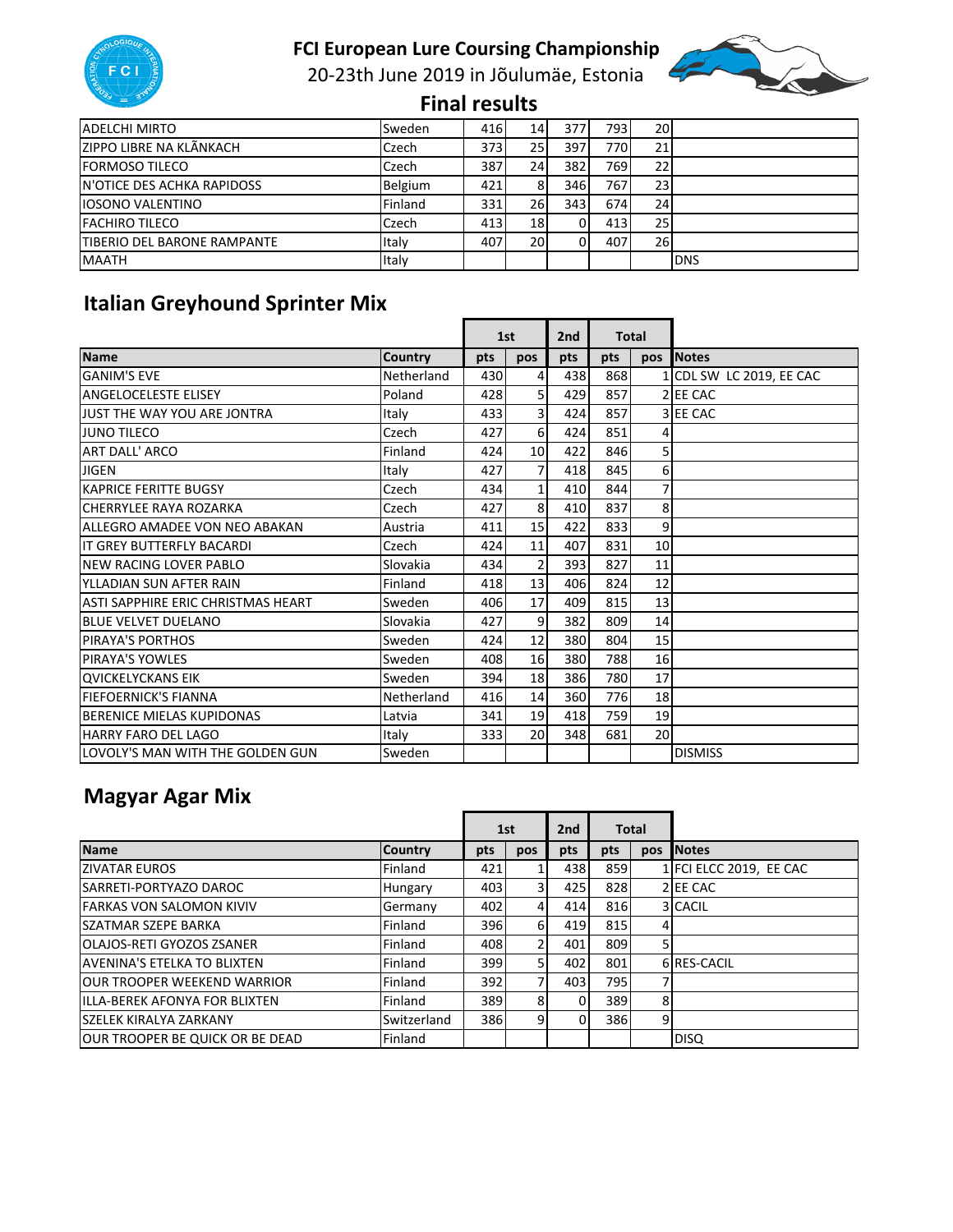

20-23th June 2019 in Jõulumäe, Estonia



 **Final results** 

#### **Pharaoh Hound Female**

|                                                     |            | 1st |                | 2 <sub>nd</sub> |     | <b>Total</b> |                         |
|-----------------------------------------------------|------------|-----|----------------|-----------------|-----|--------------|-------------------------|
| Name                                                | Country    | pts | pos            | pts             | pts | <b>pos</b>   | <b>Notes</b>            |
| CANTARA ANAT WAI-WAD                                | Czech      | 402 | 10             | 442             | 844 |              | 1 FCI ELCC 2019, EE CAC |
| NORTHGATE'S SOMETHING TO TALK ABOUT                 | Finland    | 418 | 1 <sup>1</sup> | 417             | 835 |              | 2 EE CAC                |
| NORTHGATE'S RUMOURS AND GOSSIP                      | Finland    | 417 | $\overline{2}$ | 410             | 827 |              | 3 EE CAC                |
| ILLOSTRAS COMPLETELY MAGIC                          | Estonia    | 414 | $\overline{3}$ | 403             | 817 | 4            |                         |
| <b>DIOR TALENT BARCELONA BIS</b>                    | Estonia    | 403 | $\overline{7}$ | 413             | 816 | 5            |                         |
| <b>BAZINGA CATNISS THE GIRL ON FIRE</b>             | Norway     | 403 | $\overline{4}$ | 413             | 816 | $6 \mid$     |                         |
| <b>NORTHGATE'S NO REGRETS</b>                       | Finland    | 401 | 12             | 413             | 814 | 7            |                         |
| JATABURU SAND DOG PALME D'OR                        | Estonia    | 400 | 13             | 411             | 811 | 8            |                         |
| <b>BAZINGA BAZOOKA THE DRAGONSLAYER</b>             | UK         | 391 | 18             | 414             | 805 | 9            |                         |
| <b>LIBERTY INDIGO STAR</b>                          | Russia     | 403 | 9              | 401             | 804 | 10           |                         |
| <b>BAZINGA DESERT DRAGONESS</b>                     | Norway     | 395 | 17             | 408             | 803 | 11           |                         |
| <b>RED CALLUNA'S ELYSEE</b>                         | Finland    | 390 | 19             | 411             | 801 | 12           |                         |
| ILLOSTRAS CLEOPATRAS LEGACY                         | Estonia    | 397 | 14             | 404             | 801 | 13           |                         |
| <b>BAZINGA BEHOLD THE DRAGON'S INFERNO</b>          | Norway     | 397 | 15             | 403             | 800 | 14           |                         |
| TA'FAZOLU CENSINA                                   | Germany    | 404 | $6 \mid$       | 396             | 800 | 15           |                         |
| NCM'S ALL THAT GLITTERS IS GOLD AT NORTHGATHFinland |            | 402 | 11             | 389             | 791 | 16           |                         |
| JATABURU SAND DOG CAPELLA                           | Estonia    | 390 | 20             | 399             | 789 | 17           |                         |
| <b>BAZINGA A DANCE WITH DRAGONS</b>                 | Norway     | 407 | $\overline{4}$ | 378             | 785 | 18           |                         |
| <b>TAT-TETERRA ZEFFIENA</b>                         | Belgium    | 396 | 16             | 383             | 779 | 19           |                         |
| KIN-CHIN RED SHE'S THE ONE                          | Sweden     | 371 | 23             | 403             | 774 | 20           |                         |
| JATABURU SAND DOG GRAMMY                            | Estonia    | 406 | $\mathsf{S}$   | 359             | 765 | 21           |                         |
| <b>REEDLY ROAD MISS RIGHT</b>                       | Russia     | 371 | 24             | 391             | 762 | 22           |                         |
| BAZINGA A SONG OF ICE AND FIRE                      | Finland    | 380 | 22             | 380             | 760 | 23           |                         |
| TAT-TETERRA TAGHMILHA TAL-HELWA                     | Netherland | 387 | 21             | 363             | 750 | 24           |                         |
| REEDLY ROAD ORANGEBLOSSOM                           | Belgium    | 360 | 25             | 370             | 730 | 25           |                         |
| NORTHGATE'S POETRY IN MOTION                        | Finland    |     |                |                 |     |              | <b>DISMISS</b>          |

#### **Pharaoh hound Male**

|                                           |                |      | 1st            |              | 2nd<br><b>Total</b> |     |                         |
|-------------------------------------------|----------------|------|----------------|--------------|---------------------|-----|-------------------------|
| <b>Name</b>                               | <b>Country</b> | pts  | pos            | pts          | pts                 | pos | <b>Notes</b>            |
| <b>ISIPHRA'S CALLING ALL GIRLS</b>        | Finland        | 415  |                | 397          | 812                 |     | 1 FCI ELCC 2019, EE CAC |
| <b>JATABURU SAND DOG SIRIUS</b>           | Estonia        | 398I | 6 <sup>1</sup> | 410          | 808                 |     |                         |
| <b>RED CALLUNA'S JUNGLE DRUM</b>          | Finland        | 402  | 31             | 398          | 800                 |     | 3 EE CAC                |
| <b>RED CALLUNA'S MOON SPARKLE</b>         | Finland        | 402  | $\overline{4}$ | 395 <b>I</b> | 797                 | 4   |                         |
| <b>TIERIS GELLIOS</b>                     | Russia         | 401  | 51             | 394          | 795                 | 5   |                         |
| <b>IKIN-CHIN RED FORTUNETELLER</b>        | Sweden         | 398  | 71             | 394          | 792I                | 6   |                         |
| LITLAR'S NIJU ZHAR&PLAMYA                 | Czech          | 388  | 9              | 399          | 787                 |     |                         |
| <b>I</b> BAZINGA BARATHEON OF DRAGONSTONE | Sweden         | 406  | $\overline{2}$ | 381          | 787                 | 8   |                         |
| <b>TIERIS GAMLET</b>                      | Finland        | 390  | 81             | 377I         | 767                 | 9   |                         |
| <b>REEDLY ROAD MYBERN</b>                 | Russia         | 326  | 10             | 400          | 726I                | 10  |                         |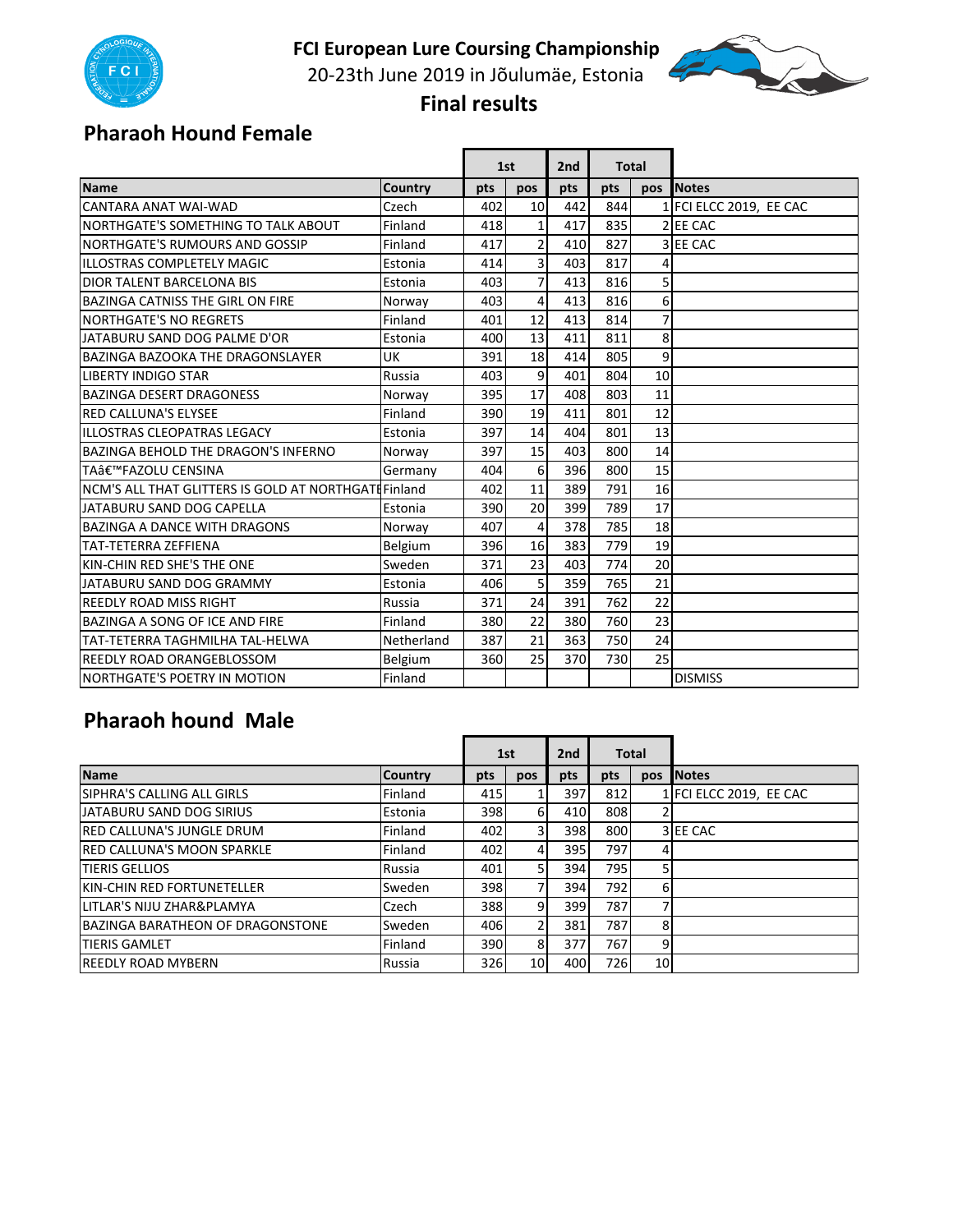

20‐23th June 2019 in Jõulumäe, Estonia



 **Final results** 

#### **Cirneco dell'Etna Female**

|                                      |                | 1st |     | <b>Total</b><br>2 <sub>nd</sub> |      |            |                         |
|--------------------------------------|----------------|-----|-----|---------------------------------|------|------------|-------------------------|
| <b>Name</b>                          | <b>Country</b> | pts | pos | pts                             | pts  | <b>DOS</b> | <b>Notes</b>            |
| <b>TRUCKER'S DYNA-MITE</b>           | Finland        | 416 |     | 4311                            | 847  |            | 1 FCI ELCC 2019, EE CAC |
| <b>IOSONO HADRIANA</b>               | Finland        | 424 |     | 419                             | 843  |            | 2 EE CAC                |
| <b>IFLIGHTMASTER NOW AND FOREVER</b> | Estonia        | 421 |     | 420                             | 841  | 3          |                         |
| <b>VESPINJA'S OSTARA</b>             | Finland        | 409 |     | 423                             | 832  |            |                         |
| <b>TRUCKER'S DAME'ETNA</b>           | Finland        | 407 | 61  | 412                             | 819  |            |                         |
| <b>TRUCKER'S BONFIRE HEART</b>       | Finland        | 409 |     | 3781                            | 7871 | 6          |                         |

#### **Cirneco dell'Etna Male**

|                                   |                | 1st |     | <b>Total</b><br>2nd |     |     |                         |
|-----------------------------------|----------------|-----|-----|---------------------|-----|-----|-------------------------|
| <b>Name</b>                       | <b>Country</b> | pts | pos | pts                 | pts | pos | <b>Notes</b>            |
| <b>ITRUCKER'S BAD TO THE BONE</b> | Finland        | 410 |     | 422                 | 832 |     | 1 FCI ELCC 2019, EE CAC |
| MIA SANTO'S DUCA DEI DRAGHI       | Estonia        | 408 |     | 420                 | 828 |     | 2 EE CAC                |
| <b>BRONTE</b>                     | Finland        | 408 | 61  | 407                 | 815 |     |                         |
| <b>ISERDZHIO</b>                  | Russia         | 410 | 41  | 402                 | 812 |     |                         |
| <b>TRUCKER'S APPLE OF MY EYE</b>  | Finland        | 411 |     | 394                 | 805 |     |                         |
| <b>SOLLUCERO</b>                  | Russia         | 402 |     | 390                 | 792 | 61  |                         |
| <b>COLISTO'S BIRBO</b>            | Russia         | 418 |     | 0                   | 418 |     |                         |

## **Whippet Sprinter Female**

|                                        |             |     | 1st              | 2 <sub>nd</sub> | <b>Total</b> |            |                          |
|----------------------------------------|-------------|-----|------------------|-----------------|--------------|------------|--------------------------|
| <b>Name</b>                            | Country     | pts | pos              | pts             | pts          | <b>pos</b> | <b>Notes</b>             |
| <b>RAPPFOTEN'S HULDA</b>               | Hungary     | 432 | $\mathbf{1}$     | 439             | 871          |            | 1 CDL SW LC 2019, EE CAC |
| <b>FIERCE FIREBALL FEELS LIKE GOLD</b> | Sweden      | 431 | $\overline{2}$   | 428             | 859          |            | 2 EE CAC                 |
| <b>DEVAJ MILKY WAY</b>                 | Hungary     | 417 | 15               | 441             | 858          |            | 3 EE CAC                 |
| DEVAJ 1976 TINKLE BELL                 | Hungary     | 420 | 10               | 437             | 857          | 4          |                          |
| SIROCCO SIGHTHOUNDS (FCI) STARLIGHT    | Poland      | 425 | 5                | 431             | 856          | 5          |                          |
| SHANNON DOWN KISSED BY FIRE            | Finland     | 422 | $\overline{7}$   | 433             | 855          | 6          |                          |
| CALLING YOU CLEO                       | Sweden      | 430 | $\overline{3}$   | 417             | 847          | 7          |                          |
| <b>RAPPFOTEN'S HEKLA</b>               | Norway      | 419 | 11               | 427             | 846          | 8          |                          |
| UTZON'S GLOW DANCE                     | Norway      | 419 | 12               | 426             | 845          | 9          |                          |
| <b>BRERA MAJESTICANIS</b>              | Poland      | 423 | 6                | 421             | 844          | 10         |                          |
| MANO Å ANSONETE ORANGE LILY            | Lithuania   | 422 | 8                | 420             | 842          | 11         |                          |
| <b>COPPERMOW EVOOUE</b>                | UK          | 421 | $\boldsymbol{9}$ | 418             | 839          | 12         |                          |
| GOAT-WOOL ALECTO                       | Sweden      | 414 | 17               | 423             | 837          | 13         |                          |
| <b>WHIPLANDIAN POWERPUFF GIRL</b>      | Finland     | 419 | 13               | 418             | 837          | 14         |                          |
| <b>CASARGO FAVORITA</b>                | Sweden      | 418 | 14               | 417             | 835          | 15         |                          |
| MANO Å ANSONETE REMARKABLE FORTUNE     | Lithuania   | 415 | 16               | 418             | 833          | 16         |                          |
| <b>RAPPFOTEN'S CAISA</b>               | Norway      | 414 | 18               | 415             | 829          | 17         |                          |
| <b>LANCAR DRREAM JAZLYN</b>            | Estonia     | 411 | 21               | 416             | 827          | 18         |                          |
| <b>CULANN'S UNBREAKABLE LOVE</b>       | Netherland  | 428 | 4                | 389             | 817          | 19         |                          |
| TISZA-PARTI SZELVESZ LEVENDULA         | Hungary     | 412 | 19               | 403             | 815          | 20         |                          |
| POPPY HILLS BY HER GRACE               | Netherland  | 412 | 20               | 396             | 808          | 21         |                          |
| <b>LAVING BRIZ FLORENCE</b>            | Russia      | 404 | 22               | 396             | 800          | 22         |                          |
| <b>ZIBIDEE OF GOLDENBLUE</b>           | Switzerland |     |                  |                 |              |            | <b>DNS</b>               |
| <b>MEDALI PLAYING BY THE RULES</b>     | Sweden      |     |                  |                 |              |            | <b>DNS</b>               |
| ARMANIS SHINING BRIGHT AV TRINENTO     | Norway      |     |                  |                 |              |            | <b>DNS</b>               |